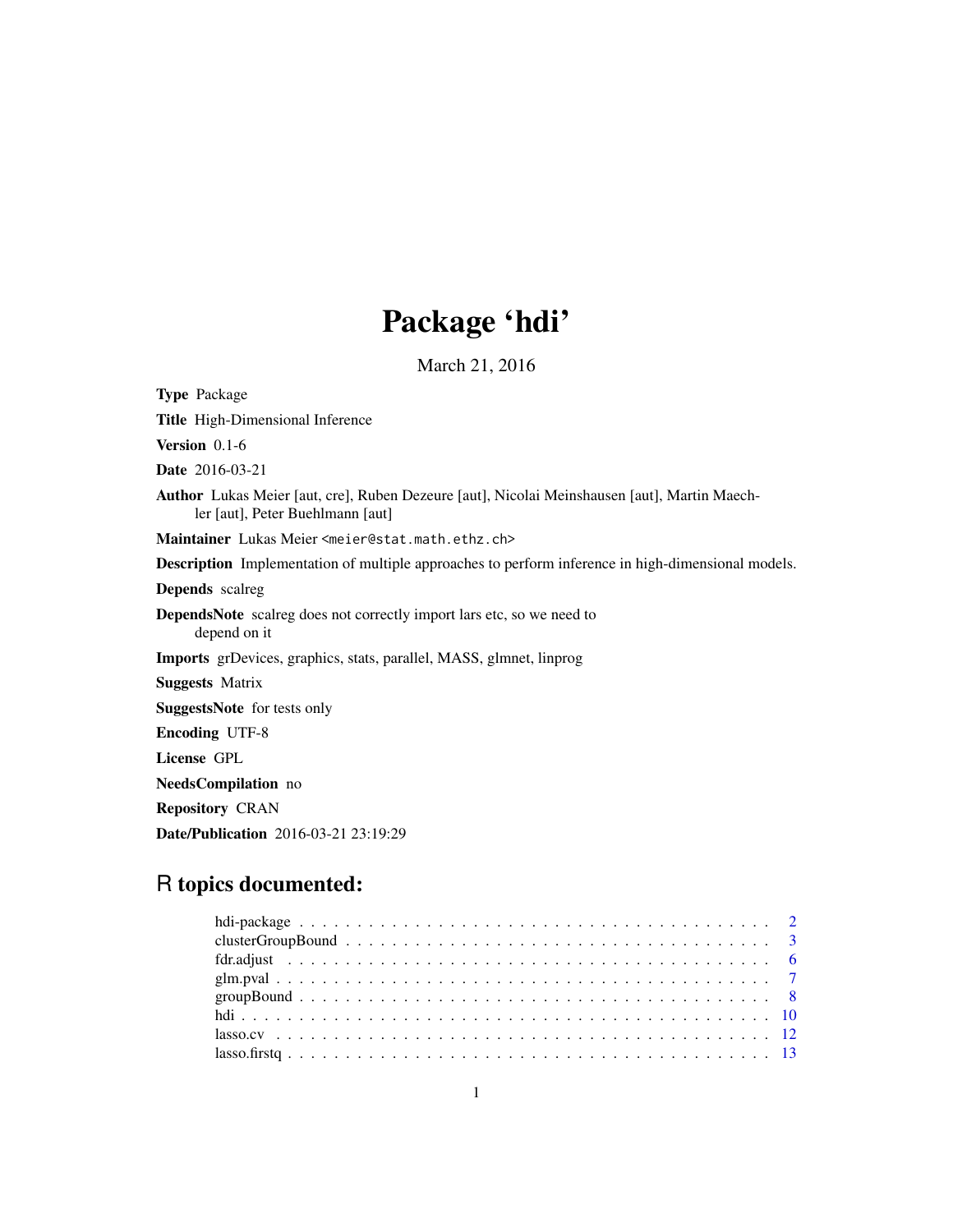## <span id="page-1-0"></span>2 hdi-package

| Index | 29 |
|-------|----|
|       |    |
|       |    |
|       |    |
|       |    |
|       |    |
|       |    |
|       |    |
|       |    |
|       |    |

hdi-package *hdi*

## Description

Implementation of multiple approaches to perform inference in high-dimensional models.

## Details

The DESCRIPTION file:

| Package:      | hdi                                                                                                        |
|---------------|------------------------------------------------------------------------------------------------------------|
| Type:         | Package                                                                                                    |
| Title:        | High-Dimensional Inference                                                                                 |
| Version:      | $0.1 - 6$                                                                                                  |
| Date:         | 2016-03-21                                                                                                 |
| Author:       | Lukas Meier [aut, cre], Ruben Dezeure [aut], Nicolai Meinshausen [aut], Martin Maechler [aut], Peter Buehl |
| Maintainer:   | Lukas Meier $\leq$ meier@stat.math.ethz.ch>                                                                |
| Description:  | Implementation of multiple approaches to perform inference in high-dimensional models.                     |
| Depends:      | scalreg                                                                                                    |
| DependsNote:  | scaling does not correctly import lars etc, so we need to depend on it                                     |
| Imports:      | grDevices, graphics, stats, parallel, MASS, glmnet, linprog                                                |
| Suggests:     | Matrix                                                                                                     |
| SuggestsNote: | for tests only                                                                                             |
| Encoding:     | UTF-8                                                                                                      |
| License:      | <b>GPL</b>                                                                                                 |
|               |                                                                                                            |

Index of help topics:

| clusterGroupBound | Hierarchical structure group tests in linear<br>model |
|-------------------|-------------------------------------------------------|
| fdr.adjust        | Function to calculate FDR adjusted p-values           |
| glm.pval          | Function to calculate p-values for a                  |
|                   | generalized linear model.                             |
| groupBound        | Lower bound on the 11-norm of groups of               |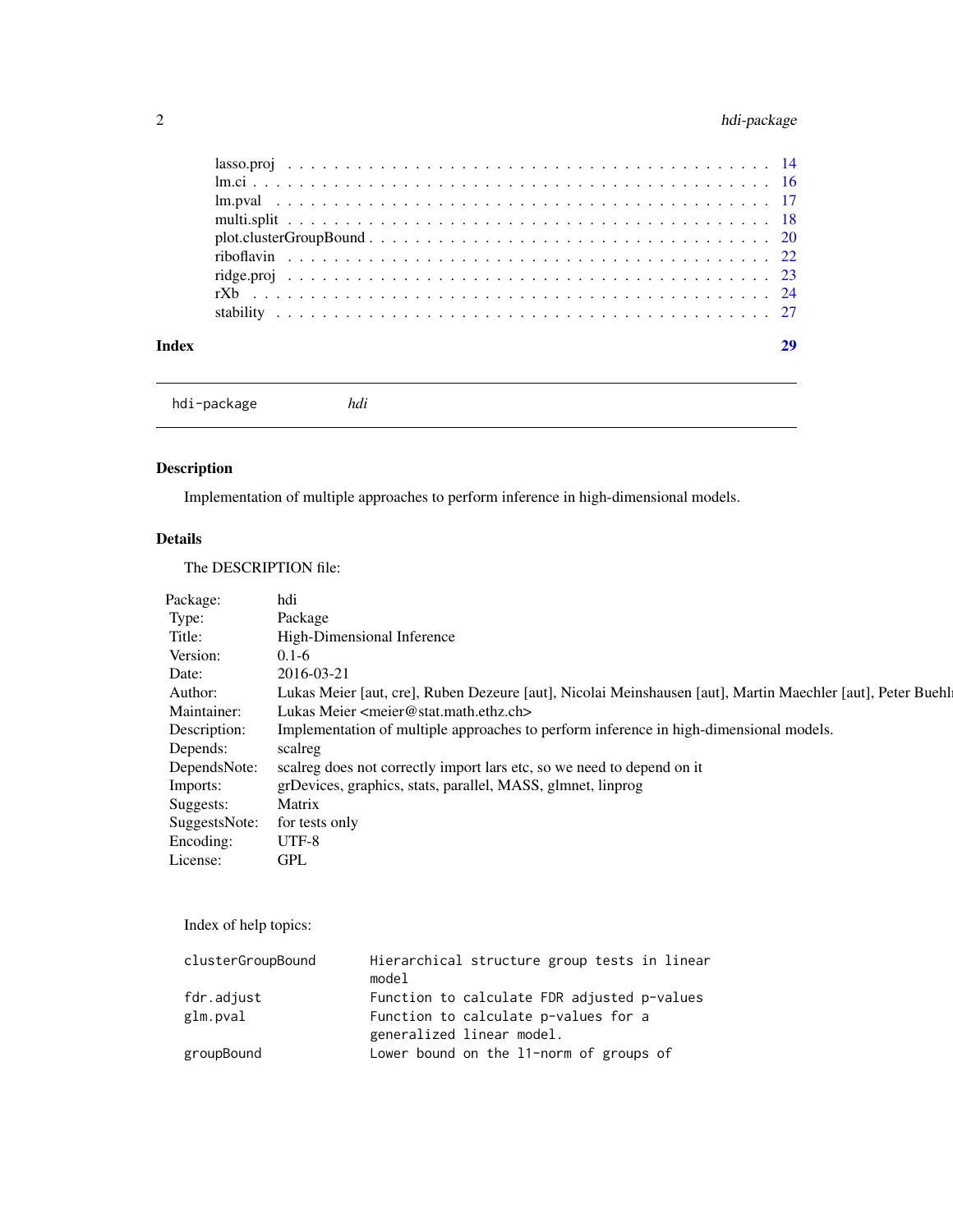<span id="page-2-0"></span>

|                        | regression variables                           |
|------------------------|------------------------------------------------|
| hdi                    | Function to perform inference in               |
|                        | high-dimensional (generalized) linear models   |
| hdi-package            | hdi                                            |
| lasso.cv               | Select Predictors via (10-fold)                |
|                        | Cross-Validation of the Lasso                  |
| lasso.firstq           | Determine the first q Predictors in the Lasso  |
|                        | Path                                           |
| lasso.proj             | P-values based on lasso projection method      |
| lm.ci                  | Function to calculate confidence intervals for |
|                        | ordinary multiple linear regression.           |
| lm.pval                | Function to calculate p-values for ordinary    |
|                        | multiple linear regression.                    |
| multi.split            | Calculate P-values Based on Multi-Splitting    |
|                        | Approach                                       |
| plot.clusterGroupBound |                                                |
|                        | Plot output of hierarchical testing of groups  |
|                        | of variables                                   |
| rXb                    | Generate Data Design Matrix X and Coefficient  |
|                        | Vector beta                                    |
| riboflavin             | Riboflavin data set                            |
| ridge.proj             | P-values based on ridge projection method      |
| stability              | Function to perform stability selection        |

#### Author(s)

Lukas Meier, Ruben Dezeure, Nicolai Meinshausen, Martin Mächler, Peter Bühlmann, Maintainer: Lukas Meier <meier@stat.math.ethz.ch>

## References

Dezeure, R., Bühlmann, P., Meier, L. and Meinshausen, N. (2015) High-dimensional inference: confidence intervals, p-values and R-software hdi. *Statistical Science* 30, 533–558.

Meinshausen, N., Meier, L. and Bühlmann, P. (2009) P-values for high-dimensional regression. *Journal of the American Statistical Association* 104, 1671–1681.

Meinshausen, N. (2015) Group-bound: confidence intervals for groups of variables in sparse highdimensional regression without assumptions on the design. *Journal of the Royal Statistical Society: Series B*, 77(5), 923–945.

Meinshausen, N. and Bühlmann, P. (2010) Stability selection (with discussion). *Journal of the Royal Statistical Society: Series B* 72, 417–473.

<span id="page-2-1"></span>clusterGroupBound *Hierarchical structure group tests in linear model*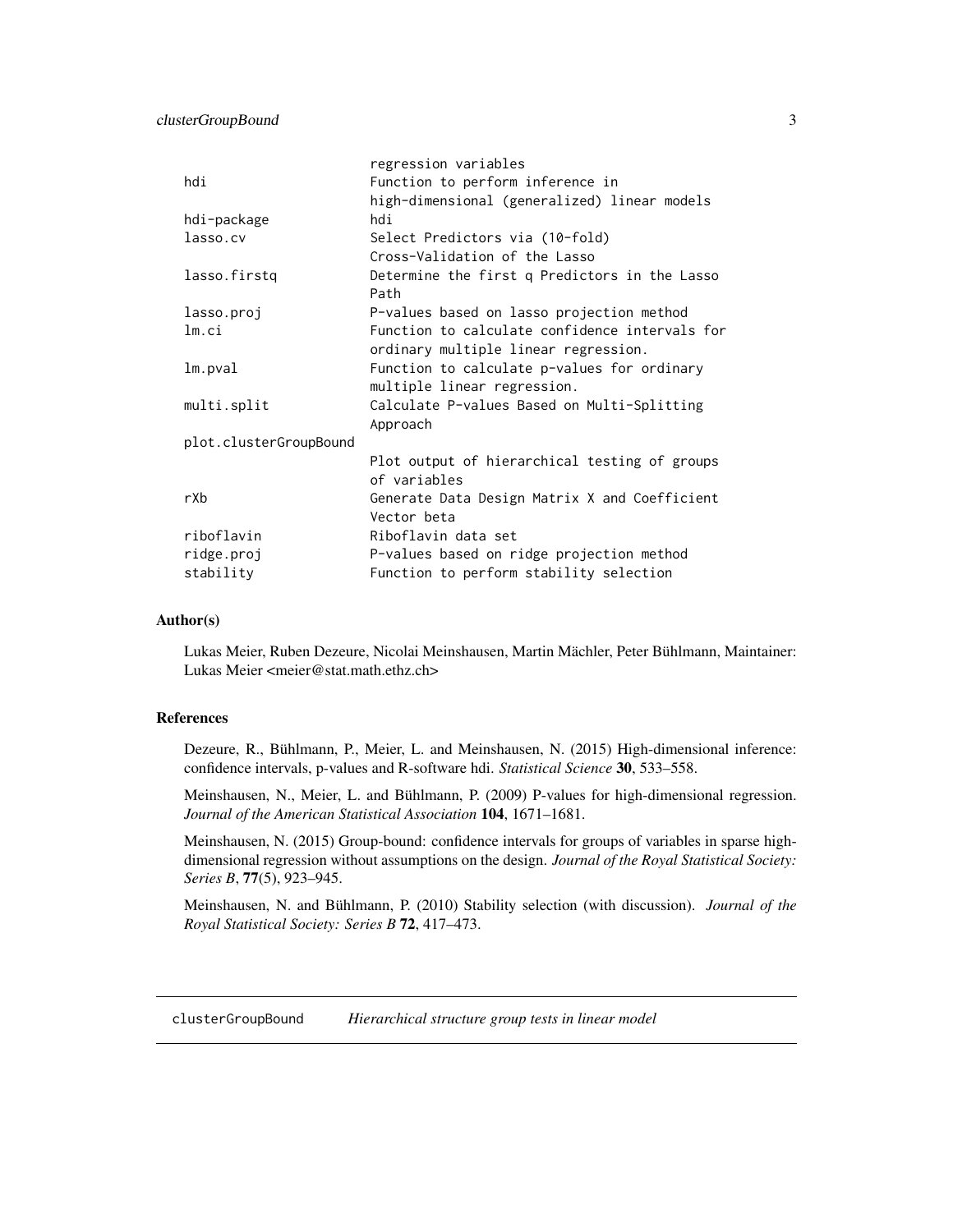## <span id="page-3-0"></span>Description

Computes confidence intervals for the l1-norm of groups of linear regression coefficients in a hierarchical clustering tree.

## Usage

```
clusterGroupBound(x, y, method = "average",
                 dist = as.dist(1 - abs(cor(x))), alpha = 0.05,
                 eps = 0.1, hcloutput, nsplit = 11,
                 s = min(10, ncol(x) - 1),silent = FALSE, setseed = TRUE, lpSolve = TRUE)
```
## Arguments

| X         | numeric design matrix of the regression $n \times p$ with p columns for p predictor<br>variables and $n$ rows corresponding to $n$ observations.                                                                                                                                                                                               |
|-----------|------------------------------------------------------------------------------------------------------------------------------------------------------------------------------------------------------------------------------------------------------------------------------------------------------------------------------------------------|
| У         | numeric response variable of length $n$ .                                                                                                                                                                                                                                                                                                      |
| method    | a character string; the method used for constructing the hierarchical cluster-<br>ing tree (default: "average" for "average linkage") via hclust. Alternatively,<br>you can provide your own hierarchical clustering through the optional argument<br>hcloutput.                                                                               |
| dist      | a distance matrix can be specified on which the hierarchical clustering will be<br>based (see dist). The default option is that the distance between variables<br>will be calculated as 1 less the absolute correlation matrix. Alternatively, you<br>can provide your own hierarchical clustering through the optional argument<br>hcloutput. |
| alpha     | numeric level in $(0, 1)$ at which the test / confidence intervals are to be con-<br>structed.                                                                                                                                                                                                                                                 |
| eps       | a level of eps*alpha is used and the values of different splits are aggregated using<br>the (1-eps) quantile. See reference below for more details.                                                                                                                                                                                            |
| hcloutput | optionally, the value of a hclust () call. If it is provided, the arguments dist<br>and method are ignored.                                                                                                                                                                                                                                    |
| nsplit    | the number of data splits used.                                                                                                                                                                                                                                                                                                                |
| S         | the dimensionality of the projection that is used. Lower values lead to faster<br>computation and if $n > 50$ , then s is set to 50 if left unspecified, to avoid<br>lengthy computations.                                                                                                                                                     |
| silent    | logical enabling progress output.                                                                                                                                                                                                                                                                                                              |
| setseed   | a logical; if this is true (recommended), then the same random seeds are used<br>for all groups, which makes the confidence intervals simultaneously valid over<br>all groups of variables tested.                                                                                                                                             |
| lpSolve   | logical; only set it to false if 1pSolve() is not working on the current machine:<br>setting it to false will result in much slower computations; only use on small<br>problems.                                                                                                                                                               |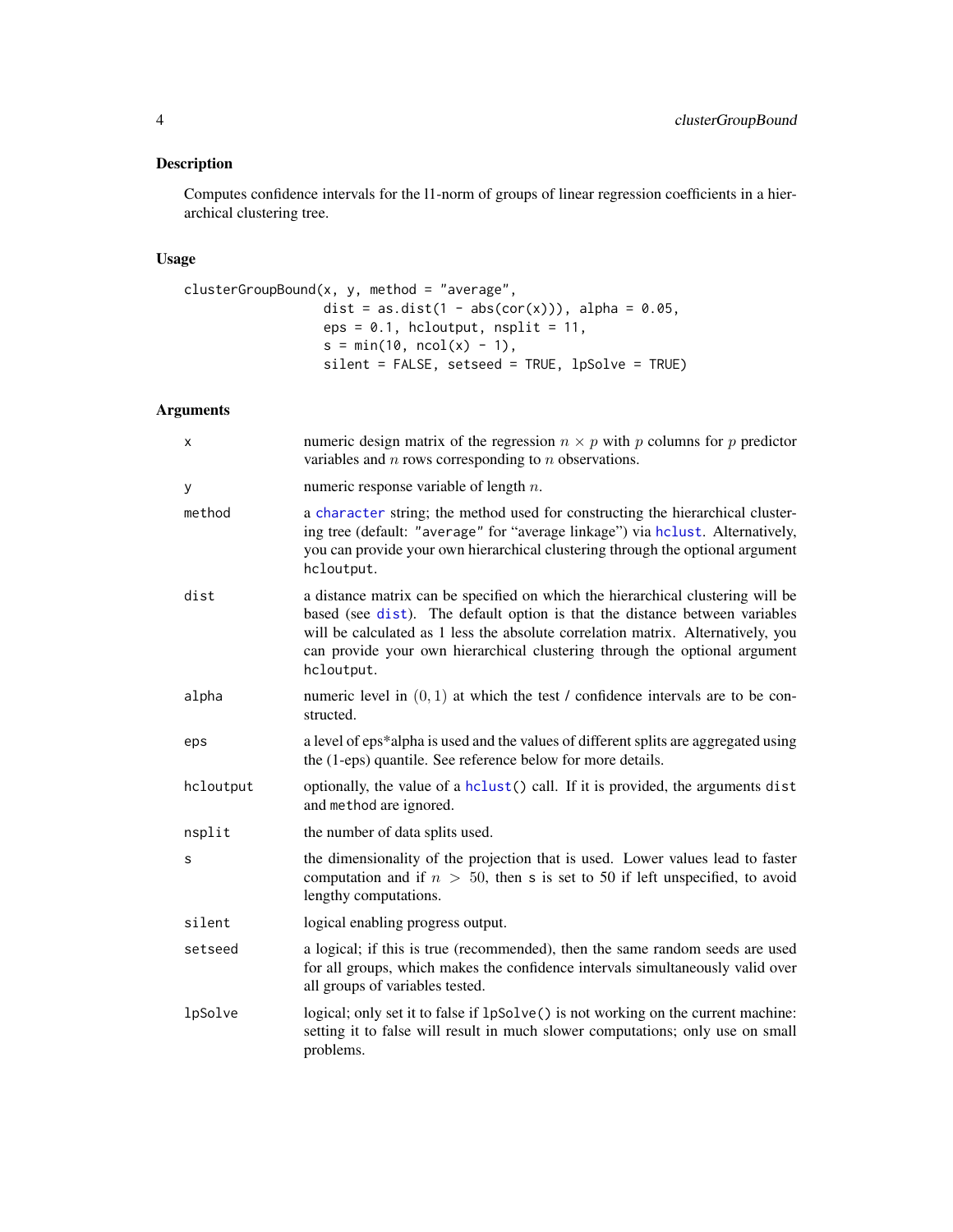## <span id="page-4-0"></span>clusterGroupBound 5

## Value

Returns a list with components

| groupNumber | The index of the group tested in the original hierarchical clustering tree                                                                           |
|-------------|------------------------------------------------------------------------------------------------------------------------------------------------------|
| members     | A list containing the variables that belong into each testes group                                                                                   |
| noMembers   | A vector containing the number of members in each group                                                                                              |
| lowerBound  | The lower bound on the 11-norm in each group                                                                                                         |
| position    | The position on the x-axis of each group (used for plotting)                                                                                         |
| leftChild   | Gives the index of the group that corresponds to the left child node in the tested<br>tree (negative values correspond to leaf nodes)                |
| rightChild  | Same as left Child for the right child of each node                                                                                                  |
| isLeaf      | Logical vector. Is TRUE for a group if it is a leaf node in the tested tree or if both<br>child nodes have a zero lower bound on their group 11-norm |

## Author(s)

Nicolai Meinshausen

## References

Meinshausen, N. (2015); JRSS B, see [groupBound](#page-7-1).

## See Also

Use [groupBound](#page-7-1) to compute the lower bound for selected groups of variables whereas you use this clusterGroupBound to test all groups in a hierarchical clustering tree.

```
## Create a regression problem with correlated design (n = 10, p = 3):
## a block of size 2 and a block of size 1, within-block correlation is 0.99
set.seed(29)
p <- 3
n <- 10
Sigma \leftarrow diag(p)
Sigma[1,2] <- Sigma[2,1] <- 0.99
x \le matrix(rnorm(n * p), nrow = n) %*% chol(Sigma)
## Create response with active variable 1
beta \leq rep(0, p)
beta[1] <- 5
```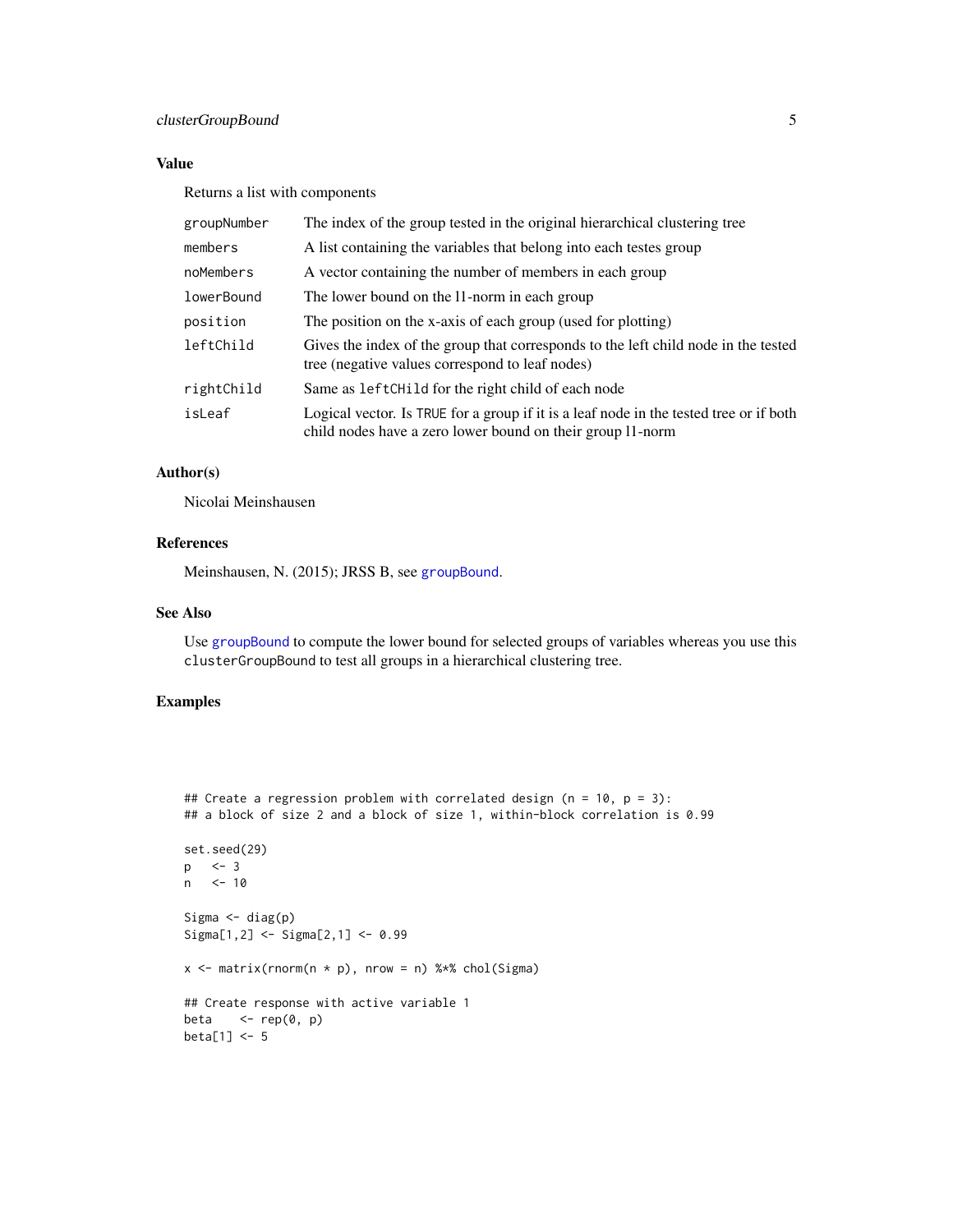```
6 fdr.adjust
```

```
y <- as.numeric(x %*% beta + rnorm(n))
out \le clusterGroupBound(x, y, nsplit = 4) ## use larger value for nsplit!
## Plot and print the hierarchical group-test
plot(out)
print(out)
out$members
out$lowerBound
```
fdr.adjust *Function to calculate FDR adjusted p-values*

## Description

Calculates FDR adjusted p-values similar to R-function p.adjust but \*without\* adjustment for multiplicity.

#### Usage

fdr.adjust(p)

### Arguments

p Vector of p-values.

## Details

It is assumed that the p-values are already corrected for multiplicity. P-values with a value of 1 are currently ignored.

## Value

Vector of p-values.

#### Author(s)

Lukas Meier

## References

Meinshausen, N., Meier, L. and Bühlmann, P. (2009), *P-values for high-dimensional regression*, Journal of the American Statistical Association 104, 1671-1681.

#### See Also

[p.adjust](#page-0-0)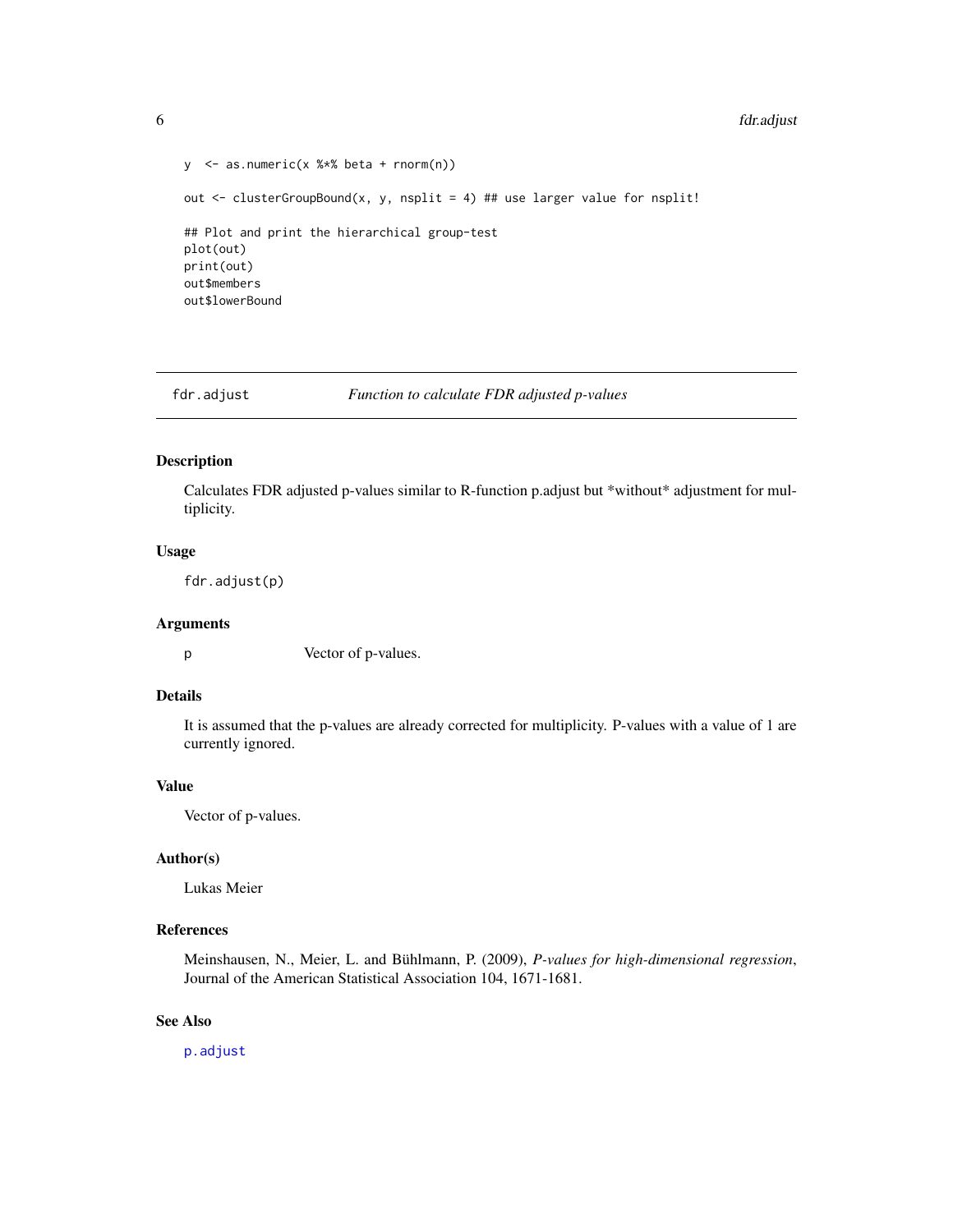#### <span id="page-6-0"></span>glm.pval and the state of the state of the state of the state of the state of the state of the state of the state of the state of the state of the state of the state of the state of the state of the state of the state of t

## Examples

```
x <- matrix(rnorm(100*1000), nrow = 100, ncol = 1000)
y \leftarrow x[, 1] * 2 + x[, 2] * 2.5 + \text{norm}(100)## Multi-splitting with lasso.firstq as model selector function
fit.multi <- multi.split(x, y, model.selector =lasso.firstq,
                          args.model.selector = <math>list(q = 10)p.adjust <- fdr.adjust(fit.multi$pval.corr)
```
glm.pval *Function to calculate p-values for a generalized linear model.*

## Description

Calculates (classical) p-values for an ordinary generalized linear model in the n > p situation.

## Usage

```
glm.pval(x, y, family = "binomial", verbose = FALSE, ...)
```
#### Arguments

| x         | Design matrix (without intercept).                                        |
|-----------|---------------------------------------------------------------------------|
| V         | Response vector.                                                          |
| family    | As in $g \, \text{Im}$ .                                                  |
| verbose   | Logical. Should information be printed out if algorithm did not converge? |
| $\ddotsc$ | Additional arguments to be passed to $g1m$ .                              |

## Details

A model with intercept is fitted but the p-value of the intercept is not reported in the output.

## Value

Vector of p-values (not including the intercept).

#### Author(s)

Lukas Meier

#### See Also

[hdi](#page-9-1)

## Examples

 $##$  ...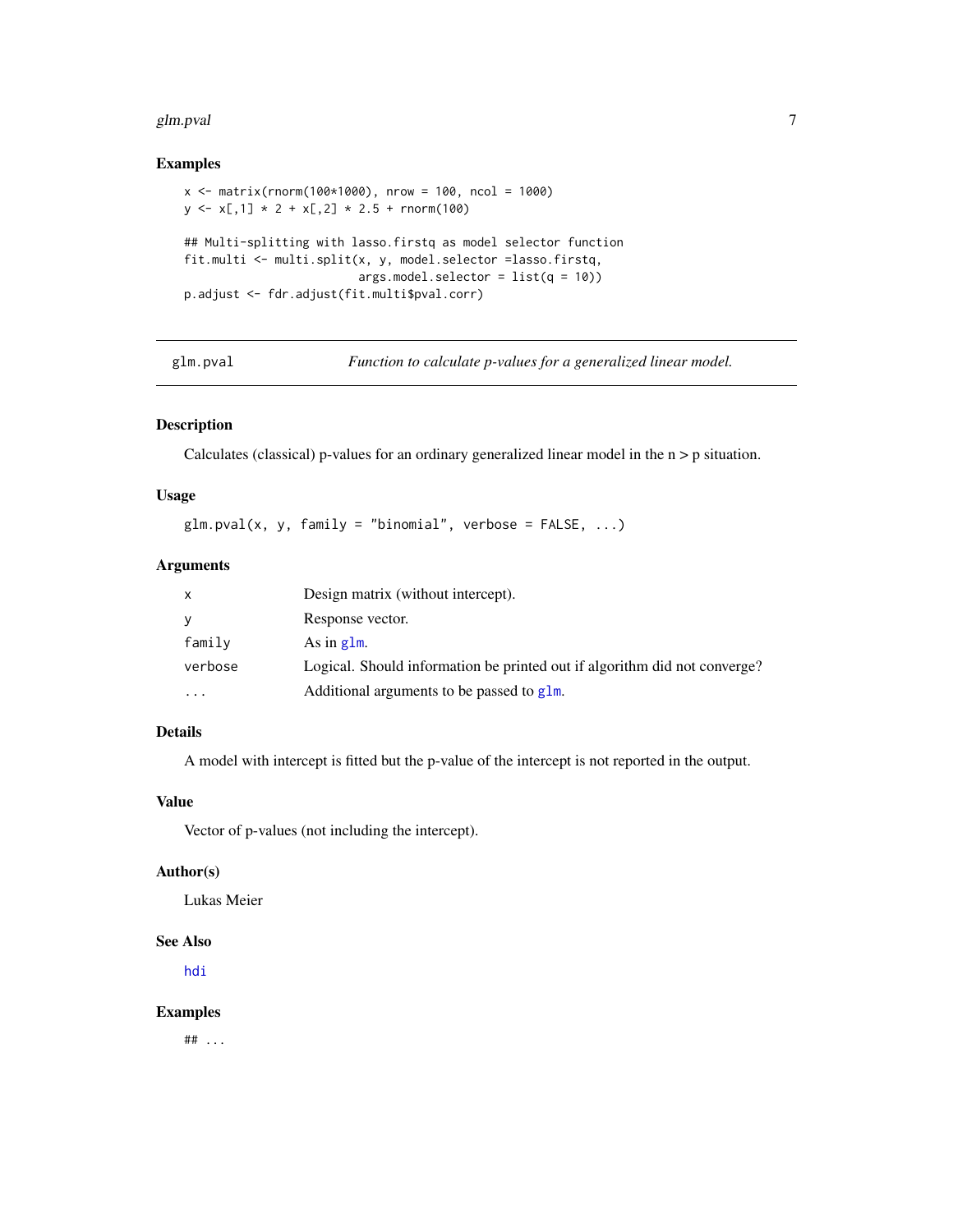<span id="page-7-1"></span><span id="page-7-0"></span>

## Description

Computes a lower bound that forms a one-sided confidence interval for the group l1-norm of a specified group of regression parameters. It is assumed that errors have a Gaussian distribution with unknown noise level. The underlying vector that inference is made about is the l1-sparsest approximation to the noiseless data.

## Usage

```
groupBound(x, y, group, alpha = 0.05, eps = 0.1, nsplit = 11,
           s = min(10, ncol(x) - 1), setseed = TRUE,silent = FALSE, lpSolve = TRUE, parallel = FALSE,
          ncores = getOption("mc.cores", 2L))
```
## Arguments

| X        | numeric design matrix of the regression $n \times p$ with p columns for p predictor<br>variables and $n$ rows corresponding to $n$ observations.                                                                                                                                 |
|----------|----------------------------------------------------------------------------------------------------------------------------------------------------------------------------------------------------------------------------------------------------------------------------------|
| У        | numeric response variable of length $n$ .                                                                                                                                                                                                                                        |
| group    | either a numeric vector with entries in $\{1, , p\}$ or a list with such numeric<br>vectors. If group is a numeric vector, this is the group of variables for which a<br>lower bound is computed. If group is a list, the lower bound is computed for<br>each group in the list. |
| alpha    | numeric level in $(0, 1)$ at which the test / confidence interval is computed.                                                                                                                                                                                                   |
| eps      | a level of eps * alpha is used and the values of different splits are aggregated<br>using the $(1 - eps)$ quantile. See reference below for more details.                                                                                                                        |
| nsplit   | the number of data splits used.                                                                                                                                                                                                                                                  |
| S        | the dimensionality of the projection that is used. Lower values lead to faster<br>computation and if $n > 50$ , then s is set to 50 if left unspecified, to avoid<br>lengthy computations.                                                                                       |
| setseed  | a logical; if this is true (recommended), then the same random seeds are used<br>for all groups, which makes the confidence intervals simultaneously valid over<br>all groups of variables tested.                                                                               |
| silent   | logical enabling progress output.                                                                                                                                                                                                                                                |
| lpSolve  | logical; only set it to false if 1pSolve() is not working on the current machine:<br>setting it to false will result in much slower computations; only use on small<br>problems.                                                                                                 |
| parallel | should parallelization be used? (logical)                                                                                                                                                                                                                                        |
| ncores   | number of cores used for parallelization.                                                                                                                                                                                                                                        |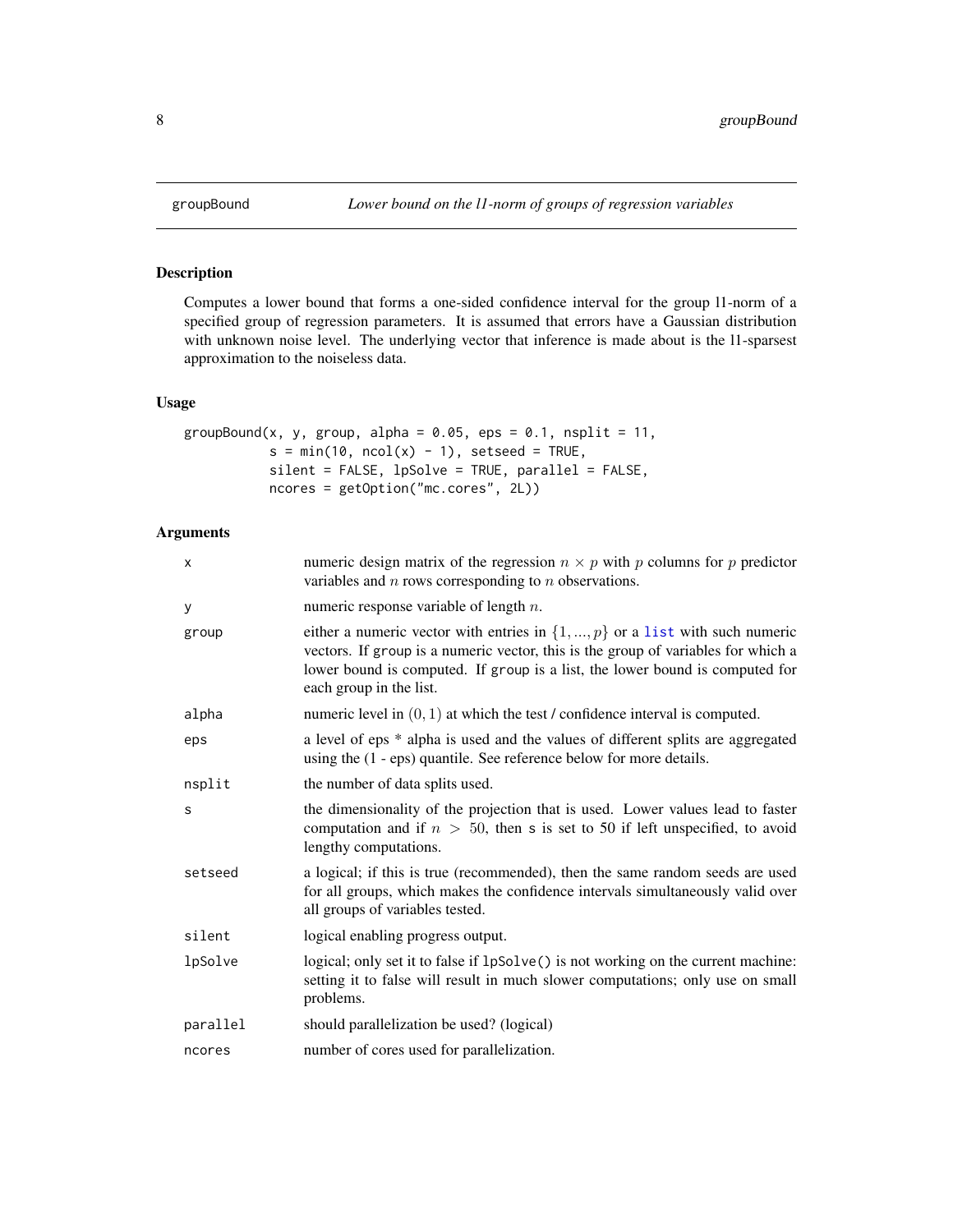## <span id="page-8-0"></span>groupBound 9

### Details

The data are split since the noise level is unknown. On the first part of the random split, a crossvalidated lasso solution is computed, using the **[glmnet](http://CRAN.R-project.org/package=glmnet)** implementation. This estimator is used as an initial estimator on the second half of the data. Results at level alpha are aggregated over nsplit splits via the median of results at levels alpha/2.

## Value

If group is a single numeric vector, a scalar containg the lower bound for this group of variables is returned. If group is a list, a numeric vector is retuned where each entry corresponds to the group of variables defined in the same order in group.

#### Author(s)

Nicolai Meinshausen

#### References

Meinshausen, N. (2015) Group bound: confidence intervals for groups of variables in sparse high dimensional regression without assumptions on the design. *Journal of the Royal Statistical Society: Series B*, 77, 923–945; <http://dx.doi.org/10.1111/rssb.12094>.

#### See Also

Use [clusterGroupBound](#page-2-1) to test all groups in a hierarchical clustering tree.

```
## Create a regression problem with correlated design: p = 6, n = 50,
## block size B = 3 and within-block correlation of rho = 0.99
p <- 6
n <- 50
B \leq -3rho < -0.99ind \leq rep(1:ceiling(p / B), each = B)[1:p]
Sigma \leftarrow diag(p)
for (ii in unique(ind)){
  id \leftarrow which(ind == ii)
  Sigma[id, id] <- rho
}
diag(Sigma) <- 1
x \le matrix(rnorm(n * p), nrow = n) %*% chol(Sigma)
## Create response with active variable 1
beta \leq- rep(0, p)
beta[1] <- 5
y <- as.numeric(x %*% beta + rnorm(n))
```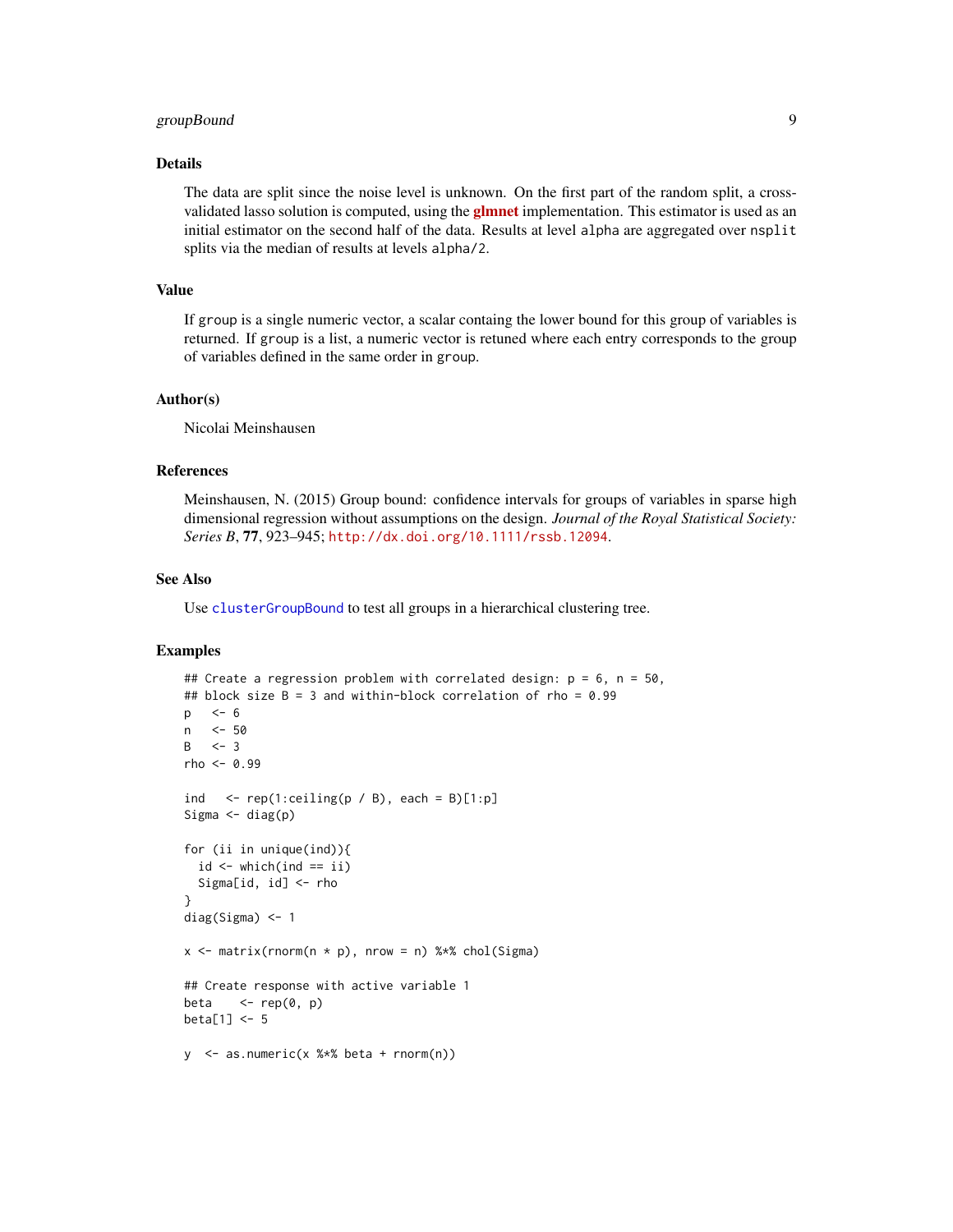#### <span id="page-9-0"></span>## Compute lower bounds:

```
## Lower bound for the L1-norm of *all* variables 1-6 of the sparsest
## optimal vector
nsplit <- 4 ## to make example run fast (use larger value)
lowerBoundAll \leq groupBound(x, y, 1:p, nsplit = nsplit)
cat("\nlower bound for all variables 1-6: ", lowerBoundAll, "\n")
## Compute additional lower bounds:
## Lower bounds for variable 1 itself, then group {1,3}, 1-2, 1-3, 2-6,
lowerBound <- groupBound(x, y, list(1, c(1,3), 1:2, 1:3, 2:6),
                         nsplit = nsplit)cat("lower bound for the groups\n\h\{1\}, \{1,3\}, \{1,2\}, \{1..3\}, \{2..6\}:\n\h\text{'}format(formatC(c(lowerBound))), "\n")
```
<span id="page-9-1"></span>hdi *Function to perform inference in high-dimensional (generalized) linear models*

## Description

Perform inference in high-dimensional (generalized) linear models using various approaches.

#### Usage

```
hdi(x, y, method = "multi.split", B = NULL, fraction = 0.5,
    model.selector = NULL, EV = NULL, threshold = 0.75,
    gamma = seq(0.05, 0.99, by = 0.01),
    classical.fit = NULL,
    args.model.selector = NULL, args.classical.fit = NULL,
    verbose = FALSE, ...)
```
#### Arguments

| $\mathsf{x}$   | Design matrix (without intercept).                                                                                                                                                                                                                                                                                                                                                      |
|----------------|-----------------------------------------------------------------------------------------------------------------------------------------------------------------------------------------------------------------------------------------------------------------------------------------------------------------------------------------------------------------------------------------|
| У              | Response vector.                                                                                                                                                                                                                                                                                                                                                                        |
| method         | Multi-splitting ("multi.split") or stability-selection ("stability").                                                                                                                                                                                                                                                                                                                   |
| B              | Number of sample-splits (for "multi.split") or sub-sample iterations (for "stabil-<br>ity"). Default is 50 ("multi.split") or 100 ("stability"). Ignored otherwise.                                                                                                                                                                                                                     |
| fraction       | Fraction of data used at each of the B iterations.                                                                                                                                                                                                                                                                                                                                      |
| model.selector | Function to perform model selection. Default is lasso.cv ("multi.split") and<br>lasso. firstq ("stability"). Function must have at least two arguments: x (the<br>design matrix) and y (the response vector). Return value is the index vector of<br>selected columns. See lasso.cv and lasso.firstq for examples. Additional<br>arguments can be passed through args. model. selector. |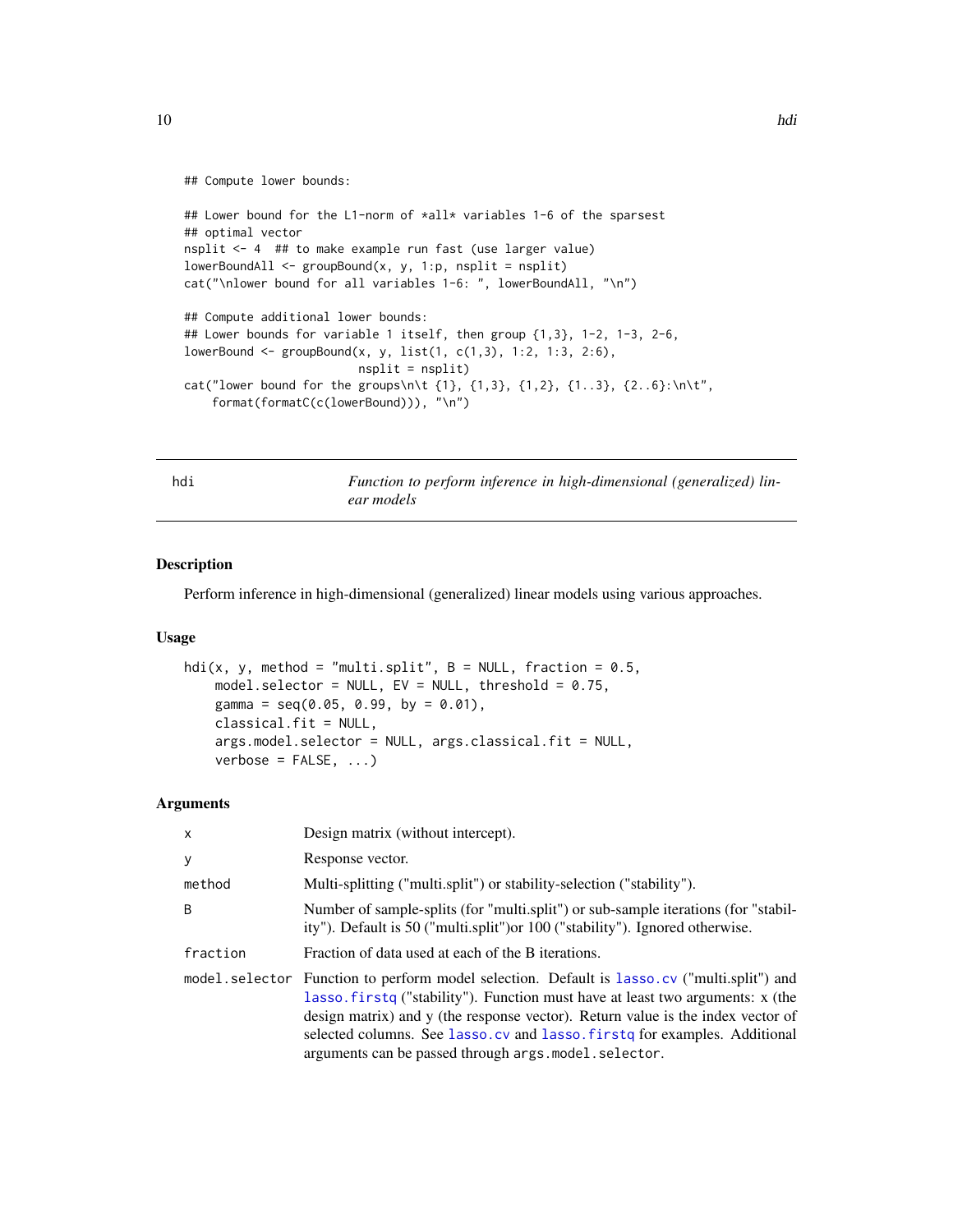<span id="page-10-0"></span>

| EV                  | (only for "stability"). Bound(s) for expected number of false positives . Can be<br>a vector.                                                                                                                                                                                                                                                     |  |
|---------------------|---------------------------------------------------------------------------------------------------------------------------------------------------------------------------------------------------------------------------------------------------------------------------------------------------------------------------------------------------|--|
| threshold           | (only for "stability"). Bound on selection frequency.                                                                                                                                                                                                                                                                                             |  |
| gamma               | (only for "multi.split"). Vector of gamma-values.                                                                                                                                                                                                                                                                                                 |  |
| classical.fit       | (only for "multi.split"). Function to calculate (classical) p-values. Default is<br>1m. pval. Function must have at least two arguments: x (the design matrix) and y<br>(the response vector). Return value is the vector of p-values. See $\text{lm}$ , pval for an<br>example. Additional arguments can be passed through args. classical. fit. |  |
| args.model.selector |                                                                                                                                                                                                                                                                                                                                                   |  |
|                     | Named list of further arguments for function model. selector.                                                                                                                                                                                                                                                                                     |  |
| args.classical.fit  |                                                                                                                                                                                                                                                                                                                                                   |  |
|                     | Named list of further arguments for function classical. fit.                                                                                                                                                                                                                                                                                      |  |
| verbose             | Should information be printed out while computing (logical).                                                                                                                                                                                                                                                                                      |  |
| $\ddots$            | Other arguments to be passed to the underlying functions.                                                                                                                                                                                                                                                                                         |  |
|                     |                                                                                                                                                                                                                                                                                                                                                   |  |

## Value

| pval       | (only for "multi.split"). Vector of p-values.                                        |
|------------|--------------------------------------------------------------------------------------|
| gamma.min  | (only for "multi.split"). Value of gamma where minimal p-values was attained.        |
| select     | (only for "stability"). List with selected predictors for the supplied values of EV. |
| EV         | (only for "stability"). Vector of corresponding values of EV.                        |
| thresholds | (only for "stability"). Used thresholds.                                             |
| freg       | (only for "stability"). Vector of selection frequencies.                             |

## Author(s)

Lukas Meier

## References

Meinshausen, N., Meier, L. and Bühlmann, P. (2009) P-values for high-dimensional regression. *Journal of the American Statistical Association* 104, 1671–1681.

Meinshausen, N. and Bühlmann, P. (2010) Stability selection (with discussion). *Journal of the Royal Statistical Society: Series B* 72, 417–473.

#### See Also

[stability](#page-26-1), [multi.split](#page-17-1)

```
x \le - matrix(rnorm(100*1000), nrow = 100, ncol = 200)
y \leftarrow x[, 1] \times 2 + x[, 2] \times 2.5 + \text{norm}(100)## Multi-splitting with lasso.firstq as model selector function
fit.multi \leq hdi(x, y, method = "multi.split",
```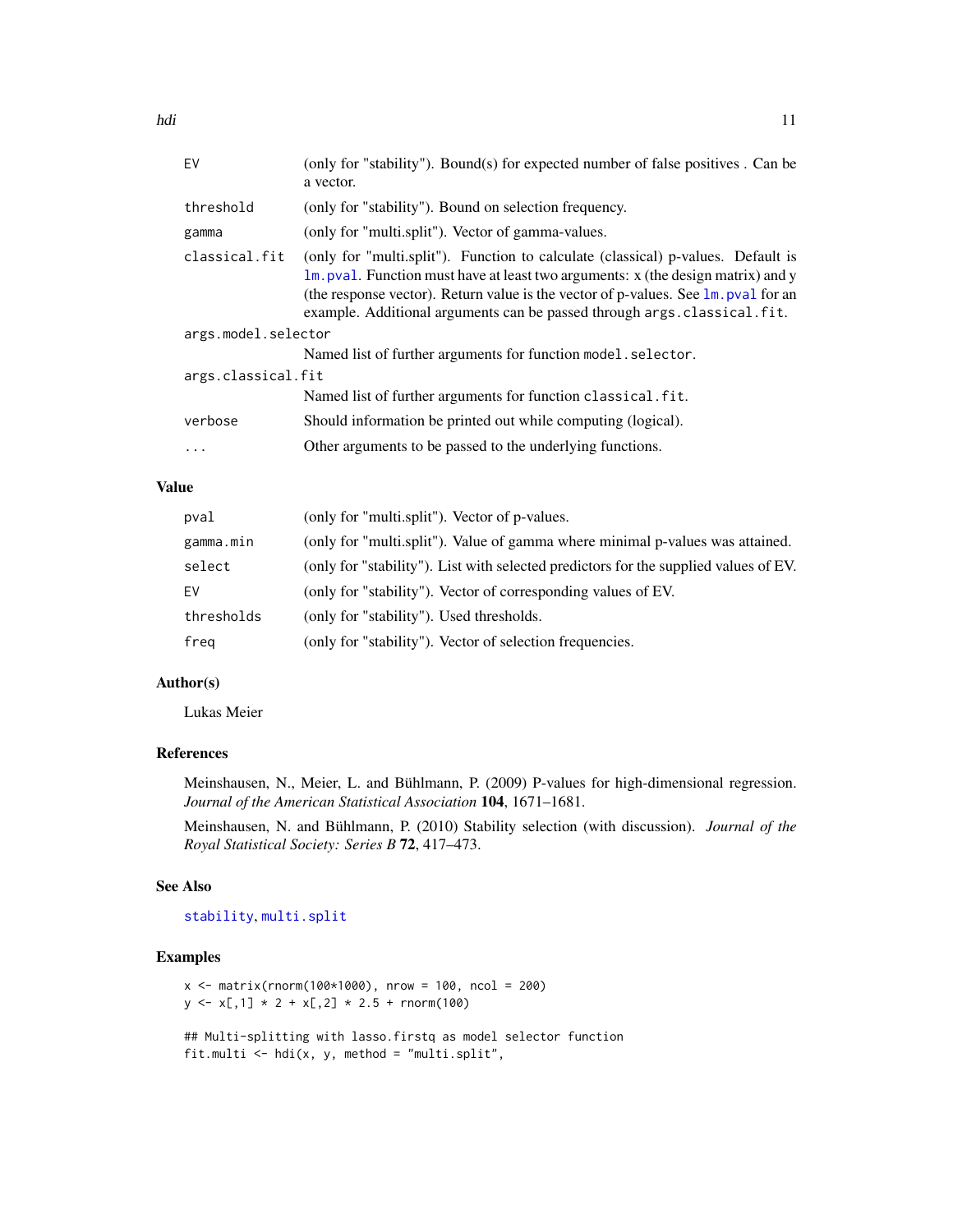<span id="page-11-0"></span>12 lasso.cv

```
model.selector =lasso.firstq,
                 args.model.selector = <math>list(q = 10))fit.multi
fit.multi$pval.corr[1:10] ## the first 10 p-values
## Stability selection
fit.stab \le hdi(x, y, method = "stability", EV = 2)
fit.stab
fit.stab$freq[1:10] ## frequency of the first 10 predictors
```
<span id="page-11-1"></span>lasso.cv *Select Predictors via (10-fold) Cross-Validation of the Lasso*

## Description

Performs (n-fold) cross-validation of the lasso (via cv. glmnet) and determines the prediction optimal set of parameters.

#### Usage

```
lasso.cv(x, y,
         nfolds = 10,
         grouped = nrow(x) > 3*nholds,
         ...)
```
## Arguments

| X         | numeric design matrix (without intercept) of dimension $n \times p$ .                                                                                |
|-----------|------------------------------------------------------------------------------------------------------------------------------------------------------|
| y         | response vector of length $n$ .                                                                                                                      |
| nfolds    | the number of folds to be used in the cross-validation                                                                                               |
| grouped   | corresponds to the grouped argument to cv. glmnet. This has a smart default<br>such that glmnet does not give a warning about too small sample size. |
| $\ddotsc$ | further arguments to be passed to cv.glmnet.                                                                                                         |

## Details

The function basically only calls [cv.glmnet](#page-0-0), see source code.

## Value

Vector of selected predictors.

#### Author(s)

Lukas Meier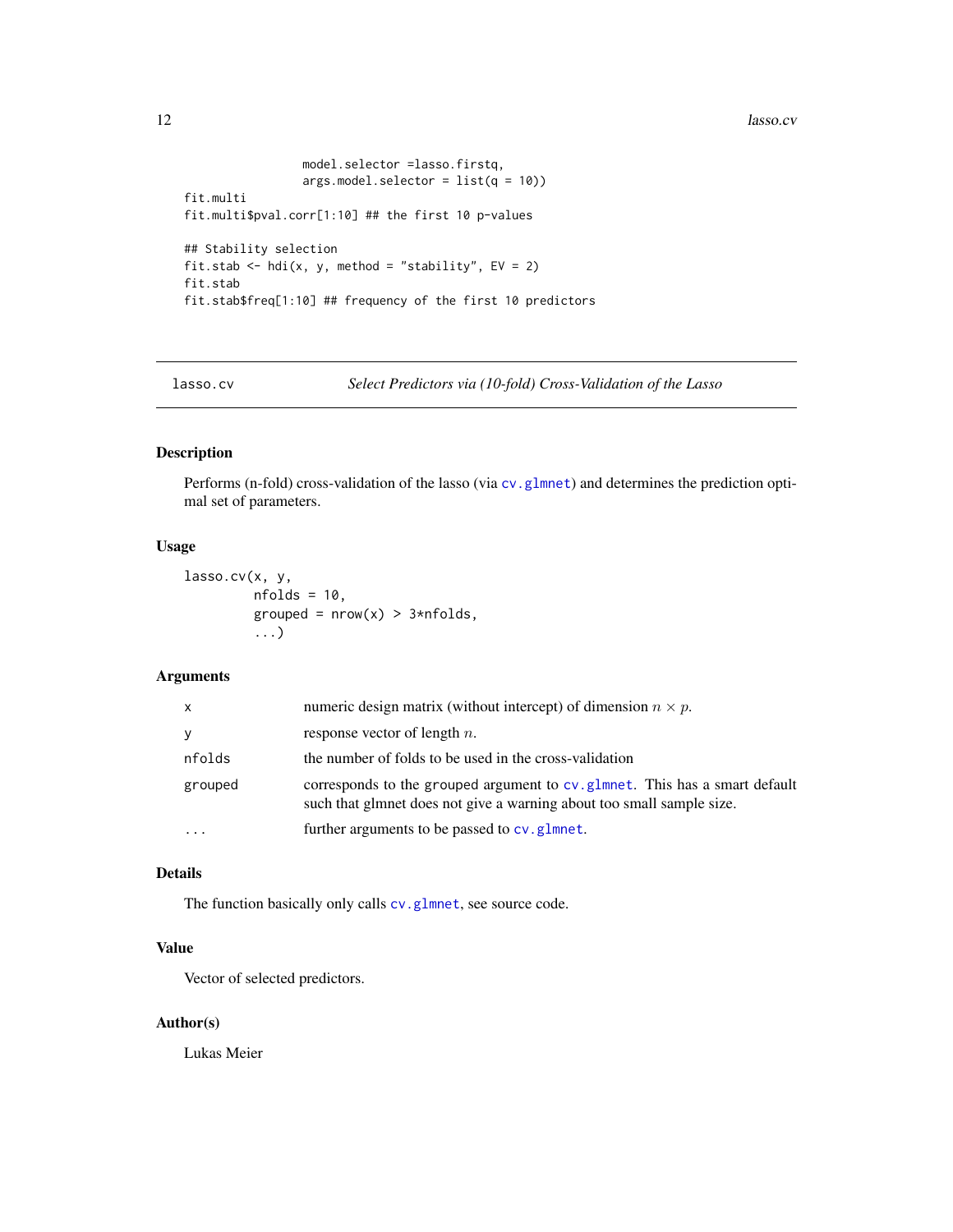## <span id="page-12-0"></span>lasso.firstq 13

## See Also

[hdi](#page-9-1) which uses lasso.cv() by default; [cv.glmnet](#page-0-0). An alternative for hdi(): [lasso.firstq](#page-12-1).

## Examples

```
x \le - matrix(rnorm(100*1000), nrow = 100, ncol = 1000)
y \leq x[1] \times 2 + x[2] \times 2.5 + \text{norm}(100)sel <- lasso.cv(x, y)
sel
```
<span id="page-12-1"></span>

| lasso.firstq | Determine the first q Predictors in the Lasso Path |  |
|--------------|----------------------------------------------------|--|
|              |                                                    |  |

## Description

Determines the q predictors that enter the lasso path first.

## Usage

 $lasso.firstq(x, y, q, ...)$ 

#### Arguments

| $\mathsf{x}$ | numeric design matrix (without intercept) of dimension $n \times p$ . |
|--------------|-----------------------------------------------------------------------|
| <b>y</b>     | response vector of length $n$ .                                       |
| q            | number of predictors that should be selected, a positive integer.     |
|              | optional additional arguments to be passed to glmnet.                 |

### Details

The lasso.firstq function calls [glmnet](#page-0-0) in a special way and simply postprocesses its nonzero predictor list, see its source code.

#### Value

Vector of selected predictors.

#### Author(s)

Lukas Meier

## See Also

[hdi](#page-9-1); the default choice for hdi(), [lasso.cv](#page-11-1). [glmnet](#page-0-0)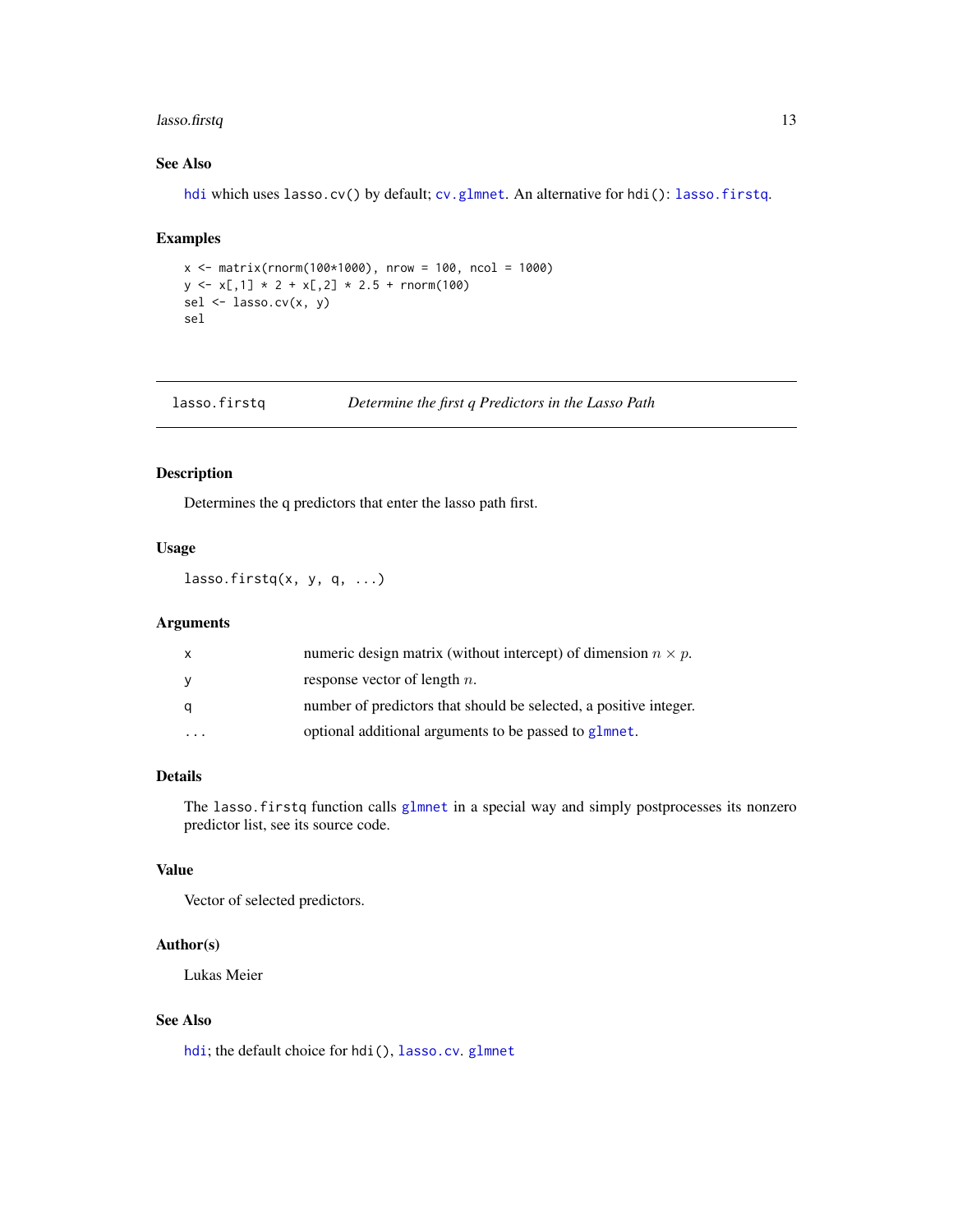## Examples

```
x <- matrix(rnorm(100*1000), nrow = 100, ncol = 1000)
y \leq x[, 1] * 2 + x[, 2] * 2.5 + \text{rnorm}(100)sel \le lasso.firstq(x, y, q = 5)
sel # 5 integers from {1,2, ..., 1000}, including '1' and '2', typically
```
lasso.proj *P-values based on lasso projection method*

#### Description

Compute p-values based on the lasso projection method, also known as the de-sparsified Lasso.

## Usage

```
lasso.proj(x, y, family = "gaussian", standardize = TRUE,multiplecorr.method = "holm", N = 10000,
           parallel = FALSE, ncores = getOption("mc.cores", 2L),
          betainit = "cv lasso", sigma = NULL, Z = NULL, verbose = FALSE,
           return.Z = FALSE, suppress.grouptesting = FALSE, robust = FALSE)
```
#### Arguments

| x                   | Design matrix (without intercept).                                                                                                                                                                              |
|---------------------|-----------------------------------------------------------------------------------------------------------------------------------------------------------------------------------------------------------------|
| У                   | Response vector.                                                                                                                                                                                                |
| family              | family                                                                                                                                                                                                          |
| standardize         | Should design matrix be standardized to unit column standard deviation.                                                                                                                                         |
| multiplecorr.method |                                                                                                                                                                                                                 |
|                     | Either "WY" or any of p. adjust. methods.                                                                                                                                                                       |
| Ν                   | Number of empirical samples (only used if multiplecorr.method $== "WY")$                                                                                                                                        |
| parallel            | Should parallelization be used? (logical)                                                                                                                                                                       |
| ncores              | Number of cores used for parallelization.                                                                                                                                                                       |
| betainit            | Either a numeric vector, corresponding to a sparse estimate of the coefficient<br>vector, or the method to be used for the initial estimation, "scaled lasso" or "cv<br>lasso".                                 |
| sigma               | Estimate of the standard deviation of the error term. This estimate needs to be<br>compatible with the initial estimate (see betainit) provided or calculated. Other-<br>wise, results will not be correct.     |
| Z                   | user input, also see return. Z below                                                                                                                                                                            |
| verbose             | A boolean to enable reporting on the progress of the computations. (Only prints<br>out information when Z is not provided by the user)                                                                          |
| return.Z            | An option to return the intermediate result which only depends on the design<br>matrix x. This intermediate results can be used when calling the function again<br>and the design matrix is the same as before. |

<span id="page-13-0"></span>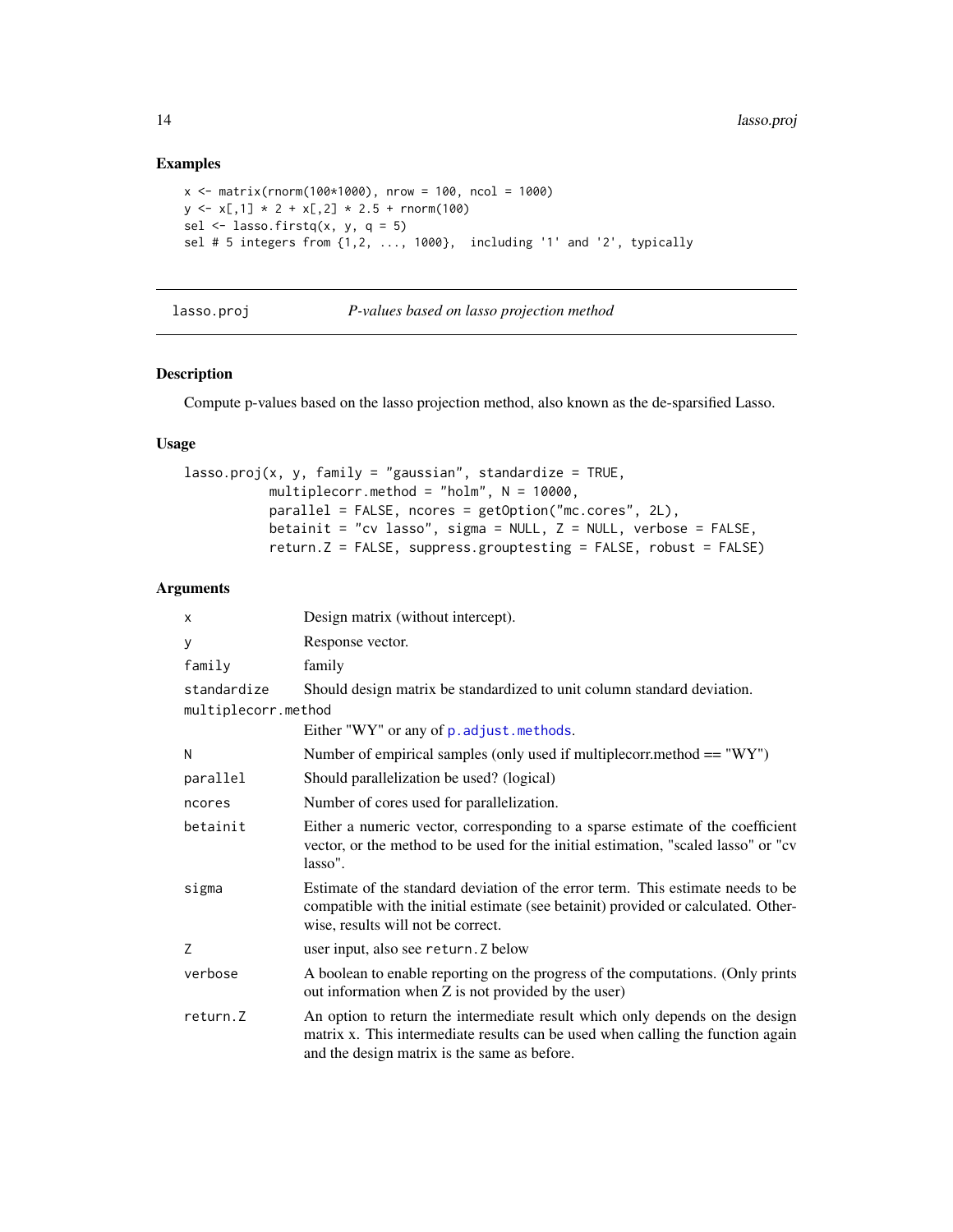#### <span id="page-14-0"></span>lasso.proj 15

|              | suppress.grouptesting |                                                                                                                                                                                                                                                                                          |
|--------------|-----------------------|------------------------------------------------------------------------------------------------------------------------------------------------------------------------------------------------------------------------------------------------------------------------------------------|
|              |                       | A boolean to optionally suppress the preparations made for testing groups. This<br>will avoid quite a bit of computation and memory usage. The output will also<br>be smaller.                                                                                                           |
|              | robust                | Uses a robust variance estimation procedure to be able to deal with model mis-<br>specification.                                                                                                                                                                                         |
| <b>Value</b> |                       |                                                                                                                                                                                                                                                                                          |
|              | pval                  | Individual p-values for each parameter.                                                                                                                                                                                                                                                  |
|              | pval.corr             | Multiple testing corrected p-values for each parameter.                                                                                                                                                                                                                                  |
|              | groupTest             | Function to perform groupwise tests. Groups are indicated using an index vector<br>with entries in $1, \ldots, p$ or a list thereof.                                                                                                                                                     |
|              | clusterGroupTest      |                                                                                                                                                                                                                                                                                          |
|              |                       | Function to perform groupwise tests based on hierarchical clustering. You can<br>either provide a distance matrix and clustering method or the output of hierarchi-<br>cal clustering from the function heliust as for clusterGroupBound. P-values<br>are adjusted for multiple testing. |
|              | sigmahat              | $\hat{\sigma}$ coming from the scaled lasso.                                                                                                                                                                                                                                             |

Z Only different from NULL if the option return.Z is on. This is an intermediate result from the computation which only depends on the design matrix x. These are the residuals of the nodewise regressions.

#### Author(s)

Ruben Dezeure

#### References

van de Geer, S., Bühlmann, P., Ritov, Y. and Dezeure, R. (2014) On asymptotically optimal confidence regions and tests for high-dimensional models. *Annals of Statistics* 42, 1166–1202.\_

Zhang, C., Zhang, S. (2014) Confidence intervals for low dimensional parameters in high dimensional linear models. *Journal of the Royal Statistical Society: Series B* 76, 217–242.

Bühlmann, P. and van de Geer, S. (2015) High-dimensional inference in misspecified linear models. *Electronic Journal of Statistics* 9, 1449–1473.

```
x \le - matrix(rnorm(100*20), nrow = 100, ncol = 10)
y \leftarrow x[, 1] + x[, 2] + \text{norm}(100)fit.lasso <- lasso.proj(x, y)
which(fit.lasso$pval.corr < 0.05) # typically: '1' and '2' and no other
```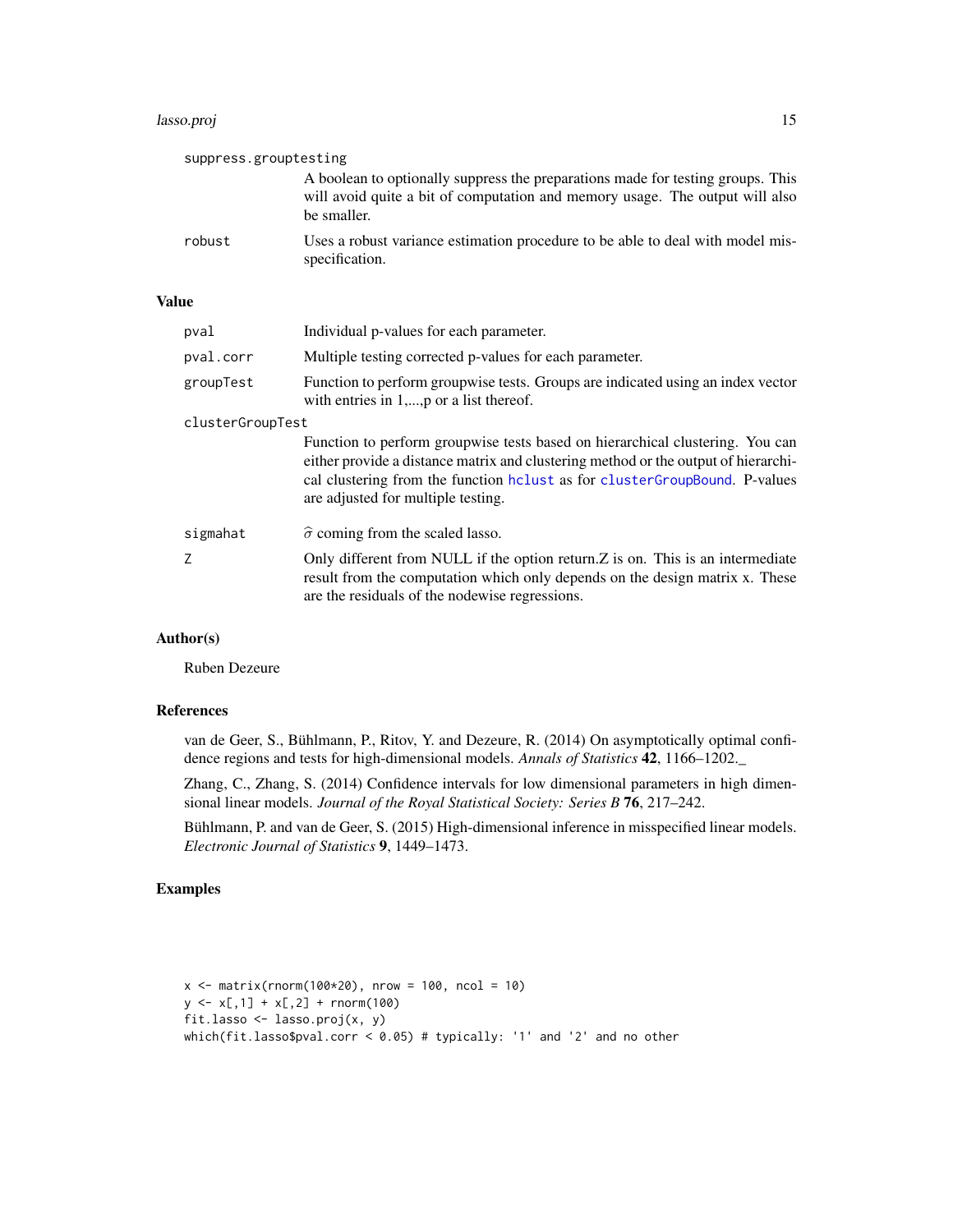```
## Group-wise testing of the first two coefficients
fit.lasso$groupTest(1:2)
## Hierarchical testing using distance matrix based on
## correlation matrix
out.clust <- fit.lasso$clusterGroupTest()
plot(out.clust)
## Fit the lasso projection method without doing the preparations
## for group testing (saves time and memory)
fit.lasso.faster <- lasso.proj(x, y, suppress.grouptesting = TRUE)
## Use the scaled lasso for the initial estimate
fit.lasso.scaled \leq lasso.proj(x, y, betainit = "scaled lasso")
which(fit.lasso.scaled$pval.corr < 0.05)
## Use a robust estimate for the standard error
fit.lasso.robust <- lasso.proj(x, y, robust = TRUE)
which(fit.lasso.robust$pval.corr < 0.05)
```
<span id="page-15-1"></span>

| lm.ci | Function to calculate confidence intervals for ordinary multiple linear |
|-------|-------------------------------------------------------------------------|
|       | regression.                                                             |

#### Description

Calculates (classical) confidence intervals for an ordinary multiple linear regression model in the n > p situation.

## Usage

 $lm.ci(x, y, level = 0.95, ...)$ 

#### Arguments

| $\mathsf{x}$ | Design matrix (without intercept).       |
|--------------|------------------------------------------|
| - V          | Response vector.                         |
| level        | Coverage level.                          |
|              | Additional arguments to be passed to 1m. |

## Details

A model with intercept is fitted but the p-value of the intercept is not reported in the output.

## Value

Matrix of confidence interval bounds (not including the intercept).

<span id="page-15-0"></span>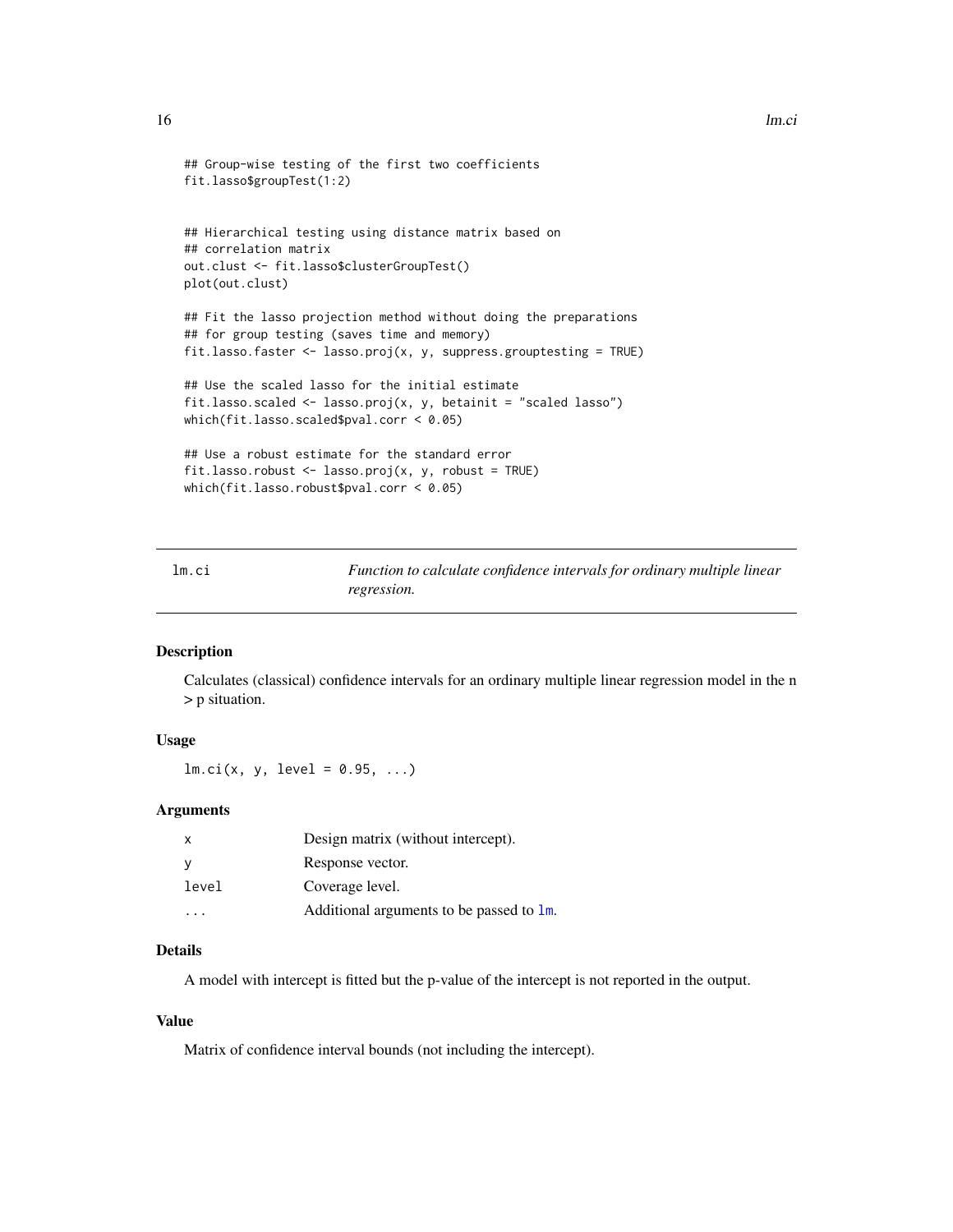#### <span id="page-16-0"></span>lm.pval and the contract of the contract of the contract of the contract of the contract of the contract of the contract of the contract of the contract of the contract of the contract of the contract of the contract of th

## Author(s)

Lukas Meier

## See Also

[hdi](#page-9-1)

## Examples

```
x \le - matrix(rnorm(100*5), nrow = 100, ncol = 5)
y \leftarrow x[, 1] * 2 + x[, 2] * 2.5 + \text{norm}(100)ci \leftarrow lm.ci(x, y)ci
```
<span id="page-16-1"></span>

lm.pval *Function to calculate p-values for ordinary multiple linear regression.*

## Description

Calculates (classical) p-values for an ordinary multiple linear regression in the n > p situation.

## Usage

 $lm.pval(x, y, exact = TRUE, ...)$ 

## Arguments

| $\mathsf{x}$ | Design matrix (without intercept).                                                                                                       |
|--------------|------------------------------------------------------------------------------------------------------------------------------------------|
| y            | Response vector.                                                                                                                         |
| exact        | Logical. TRUE if p-values based on t-distribution should be calculated. FALSE<br>if normal distribution should be used as approximation. |
|              | Additional arguments to be passed to $\text{Im}$ .                                                                                       |

## Details

A model with intercept is fitted but the p-value of the intercept is not reported in the output.

#### Value

Vector of p-values (not including the intercept).

#### Author(s)

Lukas Meier

## See Also

[hdi](#page-9-1)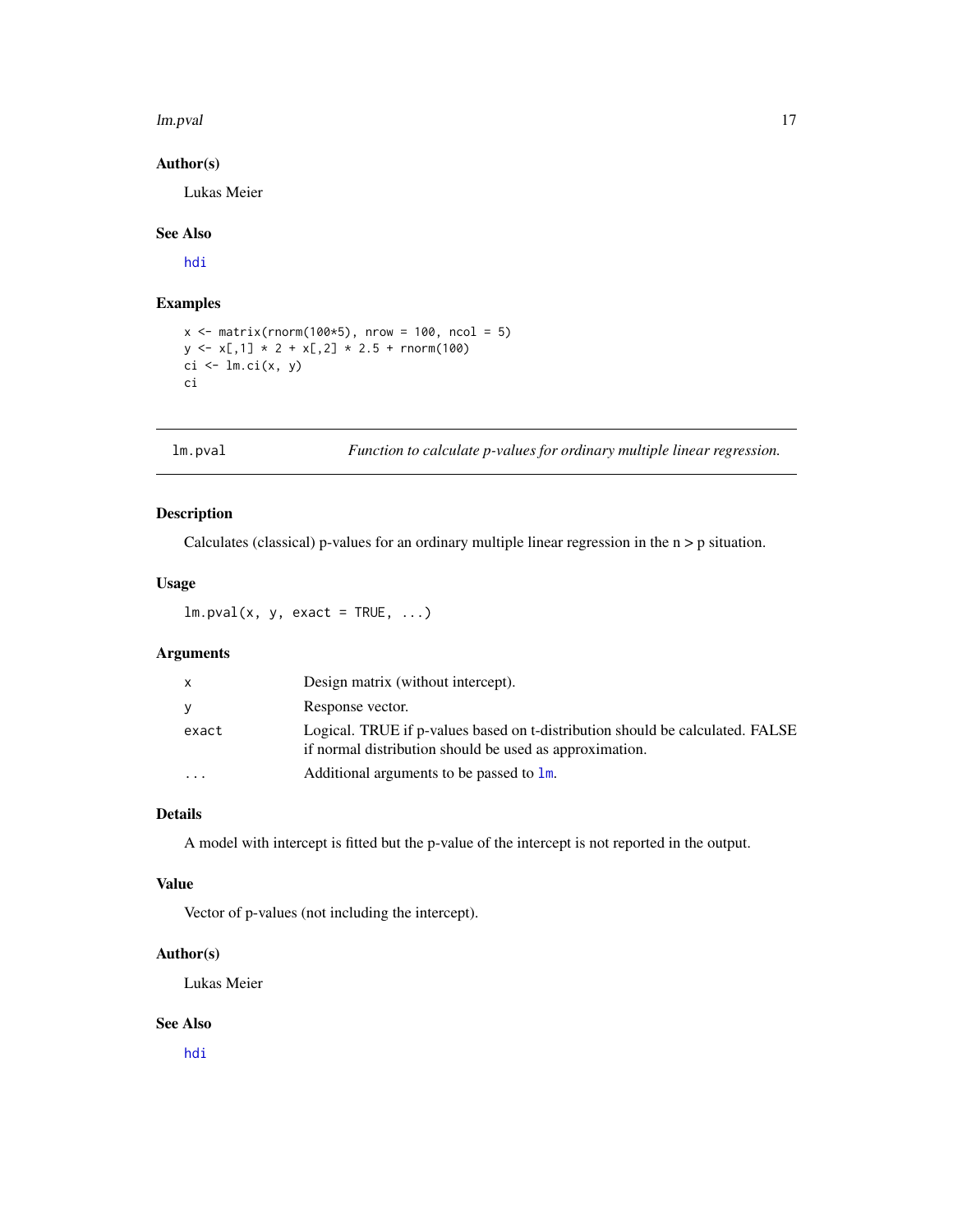#### Examples

```
x \le - matrix(rnorm(100*5), nrow = 100, ncol = 5)
y \leq x[, 1] * 2 + x[, 2] * 2.5 + \text{norm}(100)pval \leq 1m.pval(x, y)pval
```
<span id="page-17-1"></span>

multi.split *Calculate P-values Based on Multi-Splitting Approach*

## Description

Calculate p-values and confidence intervals based on the multi-splitting approach

## Usage

```
multi.split(x, y, B = 100, fraction = 0.5, ci = TRUE, ci.level = 0.95,
            model.selector = lasso.cv,
            classical.fit = lm.pval, classical.ci = lm.ci,
            parallel = FALSE, ncores = getOption("mc.cores", 2L),
            gamma = seq(ceiling(0.05 * B) / B, 1 - 1 / B, by = 1 / B),args.model.selector = NULL, args.classical.fit = NULL,
            args.classical.ci = NULL,
            return.nonaggr = FALSE, return.selmodels = FALSE,
            repeat.max = 20,
            verbose = FALSE)
```
#### Arguments

| X             | numeric design matrix (without intercept).                                                                                                                                                                                                                                                                                                                  |
|---------------|-------------------------------------------------------------------------------------------------------------------------------------------------------------------------------------------------------------------------------------------------------------------------------------------------------------------------------------------------------------|
| У             | numeric response vector.                                                                                                                                                                                                                                                                                                                                    |
| B             | the number of sample-splits, a positive integer.                                                                                                                                                                                                                                                                                                            |
| fraction      | a number in $(0, 1)$ , the fraction of data used at each sample split for the model<br>selection process. The remaining data is used for calculating the p-values.                                                                                                                                                                                          |
| ci            | logical indicating if a confidence interval should be calculated for each parame-<br>ter.                                                                                                                                                                                                                                                                   |
| ci.level      | (if ci is true:) a number in $(0, 1)$ , typically close to 1, the desired coverage level<br>of the confidence intervals.                                                                                                                                                                                                                                    |
|               | model.selector a function to perform model selection, with default lasso.cv. The function<br>must have at least two arguments, x (the design matrix) and y (the response<br>vector). Return value is the index vector of selected columns. See lasso.cv<br>and lasso. firstq for an example. Additional arguments can be passed via<br>args.model.selector. |
| classical.fit | a function to calculate (classical) p-values. Default is $\text{Im.}$ pval. The function<br>must have at least two arguments, x (the design matrix) and y (the response vec-<br>tor), and return the vector of p-values. See $\text{lm.pval}$ for an example. Additional<br>arguments can be passed through args. classical. fit.                           |

<span id="page-17-0"></span>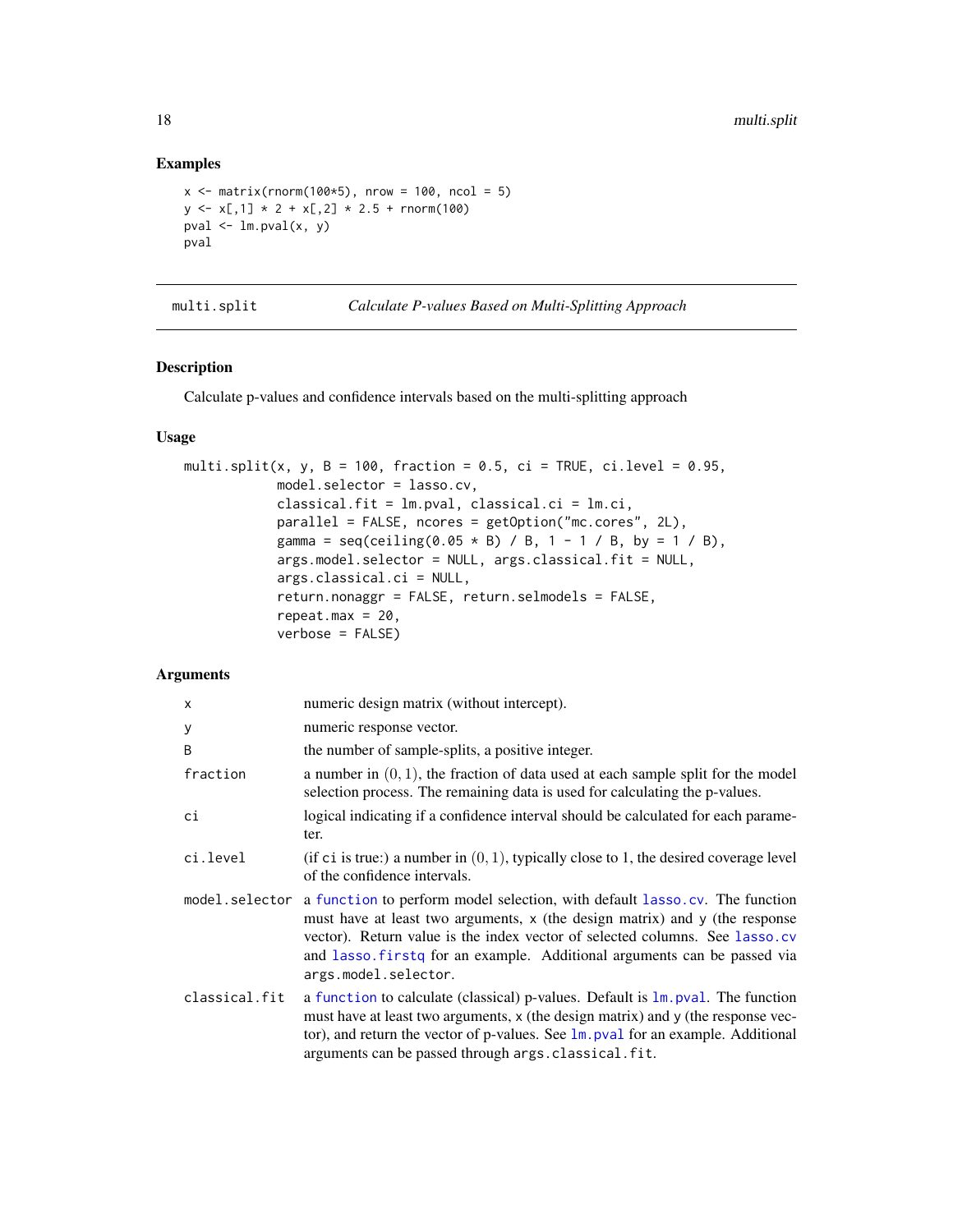## <span id="page-18-0"></span>multi.split 19

| classical.ci        | a function to calculate (classical) confidence intervals. Default is $1m$ .ci. The<br>function must have at least 3 arguments, x (the design matrix), y (the response<br>vector) and level (the coverage level), and return the matrix of confidence in-<br>tervals. See 1m. ci for an example. Additional arguments can be passed through<br>args.classical.ci. |  |
|---------------------|------------------------------------------------------------------------------------------------------------------------------------------------------------------------------------------------------------------------------------------------------------------------------------------------------------------------------------------------------------------|--|
| parallel            | logical indicating if parallelization via mclapply should be used.                                                                                                                                                                                                                                                                                               |  |
| ncores              | number of cores used for parallelization as mc. cores in mclapply().                                                                                                                                                                                                                                                                                             |  |
| gamma               | vector of gamma-values. In case gamma is a scalar, the value $Q_i$ instead of $P_i$<br>is being calculated (see reference below).                                                                                                                                                                                                                                |  |
| args.model.selector |                                                                                                                                                                                                                                                                                                                                                                  |  |
|                     | named list of further arguments for function model.selector.                                                                                                                                                                                                                                                                                                     |  |
| args.classical.fit  |                                                                                                                                                                                                                                                                                                                                                                  |  |
|                     | named list of further arguments for function classical.fit.                                                                                                                                                                                                                                                                                                      |  |
| args.classical.ci   |                                                                                                                                                                                                                                                                                                                                                                  |  |
|                     | named list of further arguments for function classical.ci.                                                                                                                                                                                                                                                                                                       |  |
|                     | return.nonaggr logical indicating if the unadjusted p-values be returned.                                                                                                                                                                                                                                                                                        |  |
| return.selmodels    |                                                                                                                                                                                                                                                                                                                                                                  |  |
|                     | logical indicating if the selected models (at each split) should be returned.<br>Necessary for the clusterGroupTest() part of the result.                                                                                                                                                                                                                        |  |
| repeat.max          | positive integer indicating the maximal number of split trials. Should not matter<br>in regular cases, but necessary to prevent infinite loops in borderline cases.                                                                                                                                                                                              |  |
| verbose             | should information be printed out while computing? (logical).                                                                                                                                                                                                                                                                                                    |  |

#### Value

| pval.corr        | Vector of multiple testing corrected p-values.                                                                                                                                                                                                                                            |
|------------------|-------------------------------------------------------------------------------------------------------------------------------------------------------------------------------------------------------------------------------------------------------------------------------------------|
| gamma.min        | Value of gamma where minimal p-values was attained.                                                                                                                                                                                                                                       |
| clusterGroupTest |                                                                                                                                                                                                                                                                                           |
|                  | Function to perform groupwise tests based on hierarchical clustering. You can<br>either provide a distance matrix and clustering method or the output of hierarchi-<br>cal clustering from the function heliust as for cluster GroupBound. P-values<br>are adjusted for multiple testing. |

## Author(s)

Lukas Meier, Ruben Dezeure, Jacopo Mandozzi

## References

Meinshausen, N., Meier, L. and Bühlmann, P. (2009) P-values for high-dimensional regression. *Journal of the American Statistical Association* 104, 1671–1681.

Mandozzi, J. and Bühlmann, P. (2015) A sequential rejection testing method for high-dimensional regression with correlated variables. To appear in the International Journal of Biostatistics. Preprint arXiv:1502.03300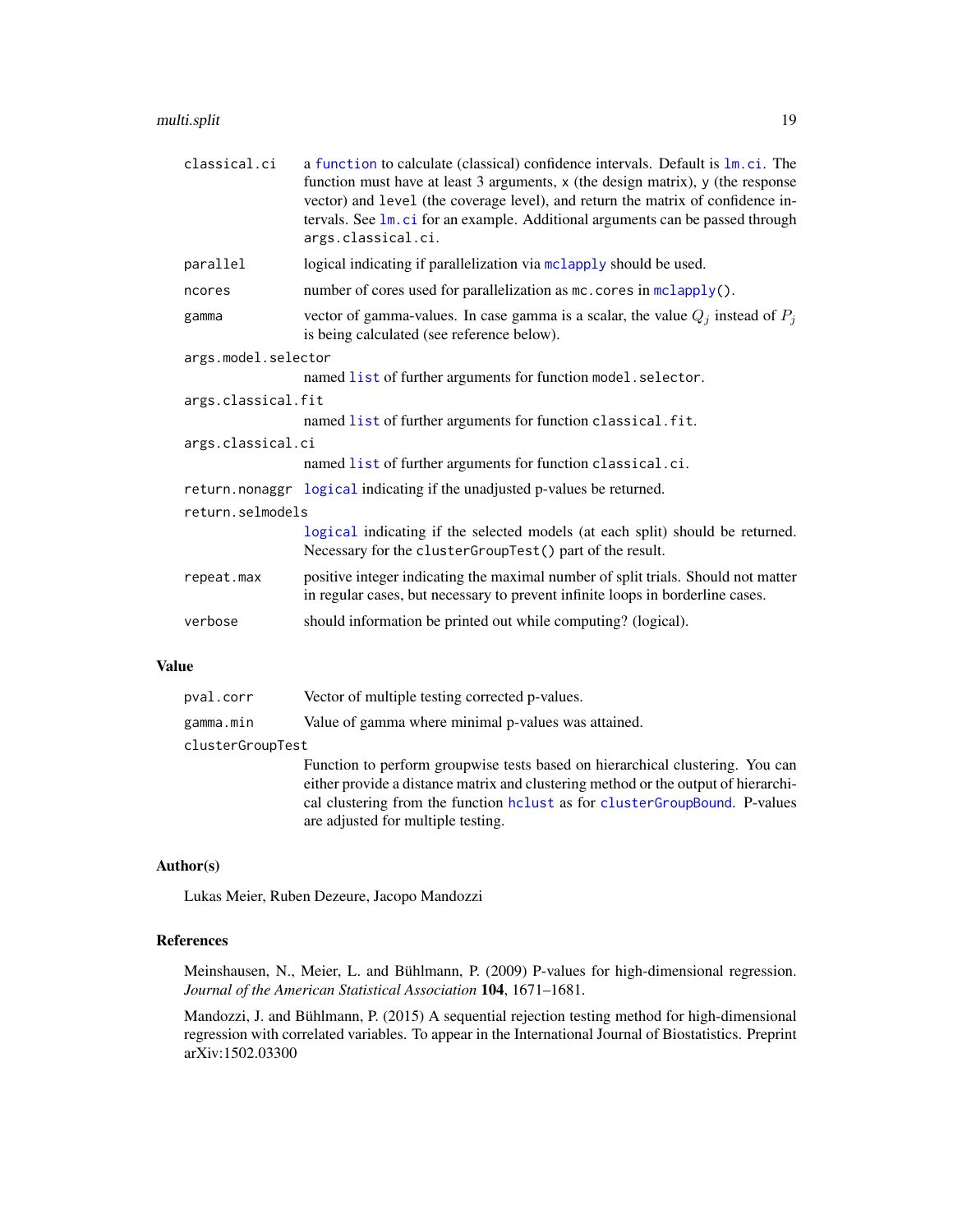#### See Also

[lasso.cv](#page-11-1), [lasso.firstq](#page-12-1); [lm.pval](#page-16-1), [lm.ci](#page-15-1).

#### Examples

```
n <- 40 # a bit small, to keep example "fast"
p \le -256x \le - matrix(rnorm(n \ne p), nrow = n, ncol = p)
y \leq x[, 1] * 2 + x[, 2] * 2.5 + \text{rnorm}(n)## Multi-splitting with lasso.firstq as model selector function
## 'q' must be specified
fit.multi <- multi.split(x, y, model.selector = lasso.firstq,
                         args.model.selector = <math>list(q = 10))
fit.multi
head(fit.multi$pval.corr, 10) ## the first 10 p-values
ci. <- confint(fit.multi)
head(ci.) # the first 6
stopifnot(all.equal(ci.,
     with(fit.multi, cbind(lci, uci)), check.attributes=FALSE))
## Use default 'lasso.cv' (slower!!) -- incl cluster group testing:
system.time(fit.m2 <- multi.split(x, y, return.selmodels = TRUE))# 9 sec (on "i7")
head(fit.m2$pval.corr) ## the first 6 p-values
head(confint(fit.m2)) ## the first 6 95% conf.intervals
## Now do clustergroup testing
clGTst <- fit.m2$clusterGroupTest
names(envGT <- environment(clGTst))# about 14
if(!interactive()) # if you are curious (and advanced):
  print(ls.str(envGT), max = 0)
stopifnot(identical(clGTst, envGT$clusterGroupTest))
ccc <- clGTst()
str(ccc)
ccc$hh # the clustering
has.1.or.2 <- sapply(ccc$clusters,
                function(j.set) any(c(1,2) %in% j.set))
ccc$pval[ has.1.or.2] ## all very small
ccc$pval[!has.1.or.2] ## all 1
```
plot.clusterGroupBound

*Plot output of hierarchical testing of groups of variables*

#### Description

The [plot\(](#page-0-0)) method for ["clusterGroupBound"](#page-2-1) objects plots the outcome of applying a lower bound on the l1-norm on groups of variables in a hierarchical clustering tree.

<span id="page-19-0"></span>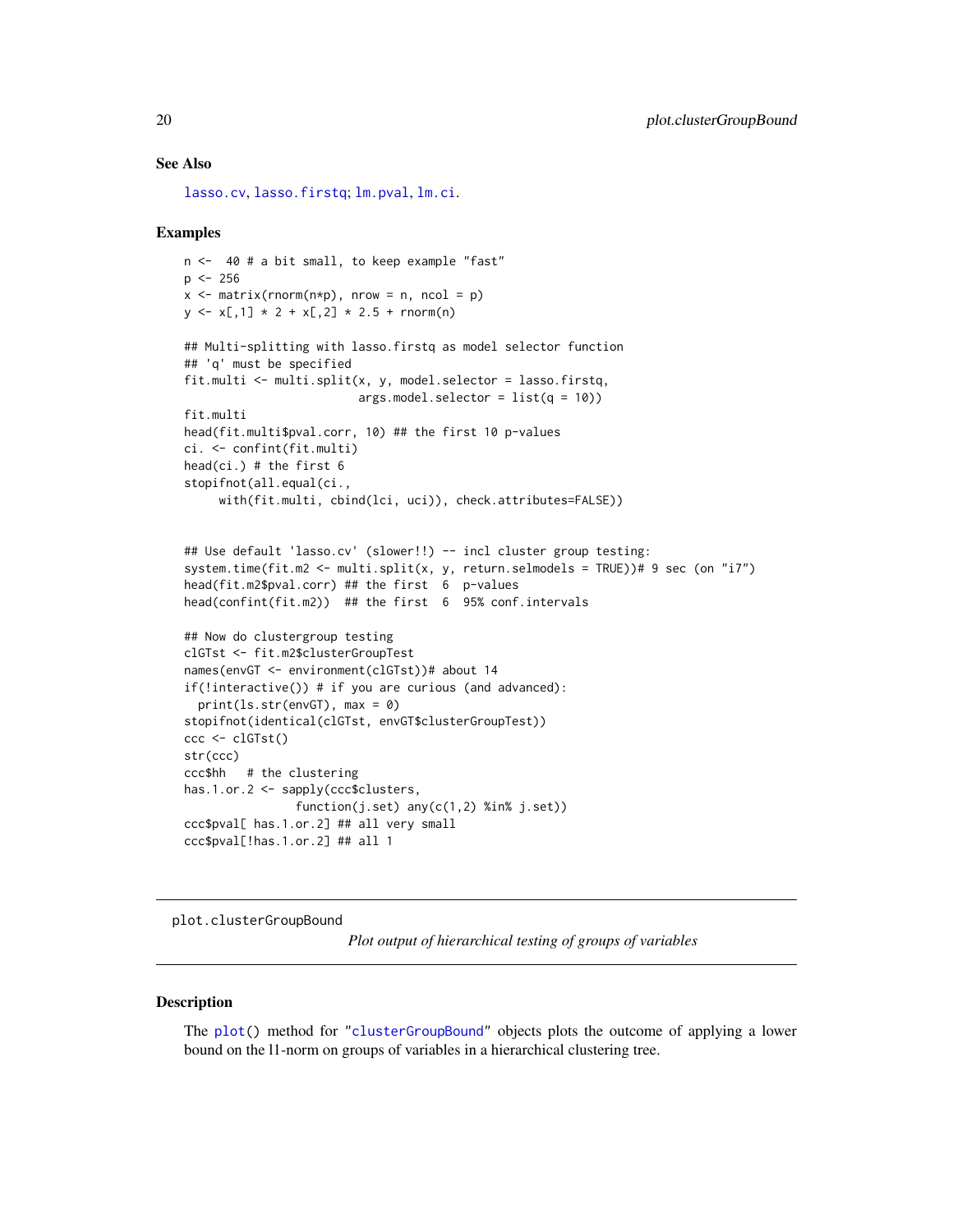#### <span id="page-20-0"></span>Usage

```
## S3 method for class 'clusterGroupBound'
plot(x, cexfactor = 1, yaxis = "members",xlab = "", col = NULL, pch = 20, ...)
```
## Arguments

| an object of class "clusterGroupBound", as resulting from clusterGroupBound().                                                                                                                                                                                                                                                                                                                                                               |
|----------------------------------------------------------------------------------------------------------------------------------------------------------------------------------------------------------------------------------------------------------------------------------------------------------------------------------------------------------------------------------------------------------------------------------------------|
| numeric expansion factor for the size of the node symbols.                                                                                                                                                                                                                                                                                                                                                                                   |
| a string; for the default "members", the hierarchical tree is shown as function of<br>cluster size on the y-axis, whereas the node sizes are proportional to the lower<br>11-norm of the respective groups of variables. If yaxis takes any different value,<br>then this is reversed and the tree is shown against the lower 11-norm on the y-<br>axis, while node sizes are now proportional to the number of elements in each<br>cluster. |
| label used for the x-axis; by default none.                                                                                                                                                                                                                                                                                                                                                                                                  |
| the colour of the symbols for the nodes.                                                                                                                                                                                                                                                                                                                                                                                                     |
| the plot symbol (see points) of the symbols for the nodes.                                                                                                                                                                                                                                                                                                                                                                                   |
| optional additional arguments passed to plot. default.                                                                                                                                                                                                                                                                                                                                                                                       |
|                                                                                                                                                                                                                                                                                                                                                                                                                                              |

#### Value

Nothing is returned

#### Author(s)

Nicolai Meinshausen <meinshausen@stat.math.ethz.ch>

## See Also

Use [clusterGroupBound\(](#page-2-1)) to test all groups in a hierarchical clustering tree. Use [groupBound\(](#page-7-1)) to compute the lower bound for selected groups of variables.

## Examples

## Create a regression problem with correlated design (n = 10, p = 3): ## a block of size 2 and a block of size 1, within-block correlation is 0.99 set.seed(29) p <- 3 n <- 10 Sigma  $\leq$  diag(p) Sigma[1,2] <- Sigma[2,1] <- 0.99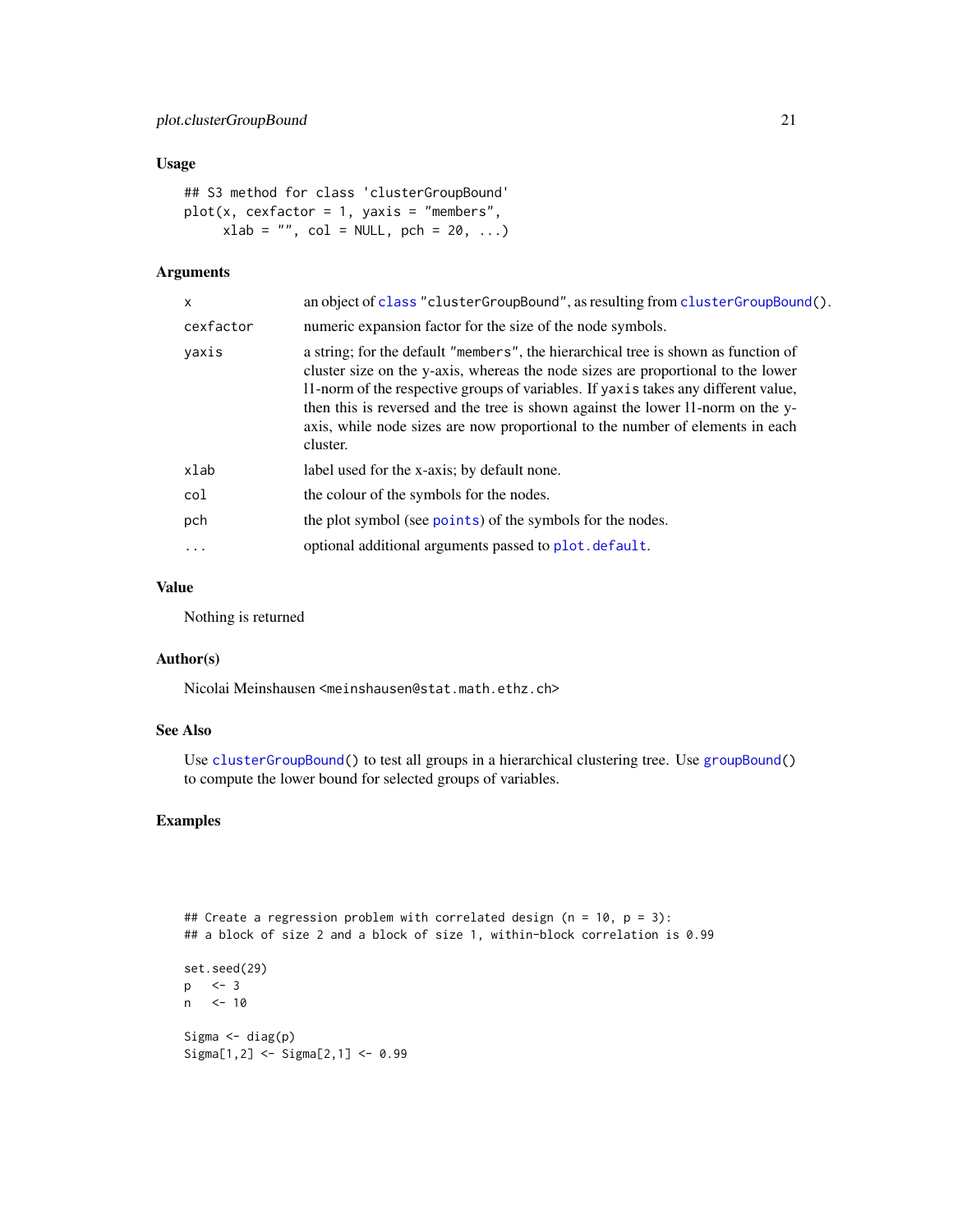```
x \le matrix(rnorm(n * p), nrow = n) %*% chol(Sigma)
## Create response with active variable 1
beta \leq rep(0, p)
beta[1] <- 5
y <- as.numeric(x %*% beta + rnorm(n))
## Compute the lower bound for all groups in a hierarchical clustering tree
cgb5 <- clusterGroupBound(x, y, nsplit = 4) ## use larger value for nsplit!
## Plot the tree with y-axis proportional to the (log) of the number of
## group members and node sizes proportional to the lower 11-norm bound.
plot(cgb5)
## Show the lower bound on the y-axis and node sizes proportional to
## number of group members
plot(cgb5, yaxis = "")
```
riboflavin *Riboflavin data set*

#### **Description**

Dataset of riboflavin production by Bacillus subtilis containing  $n = 71$  observations of  $p = 4088$ predictors (gene expressions) and a one-dimensional response (riboflavin production).

#### Usage

data(riboflavin)

#### Format

y Log-transformed riboflavin production rate (original name: q\_RIBFLV).

x (Co-)variables measuring the logarithm of the expression level of 4088 genes.

## Details

Data kindly provided by DSM (Switzerland).

## References

Bühlmann, P., Kalisch, M. and Meier, L. (2014) *High-dimensional statistics with a view towards applications in biology*. Annual Review of Statistics and its Applications 1, 255–278

#### Examples

data(riboflavin)

<span id="page-21-0"></span>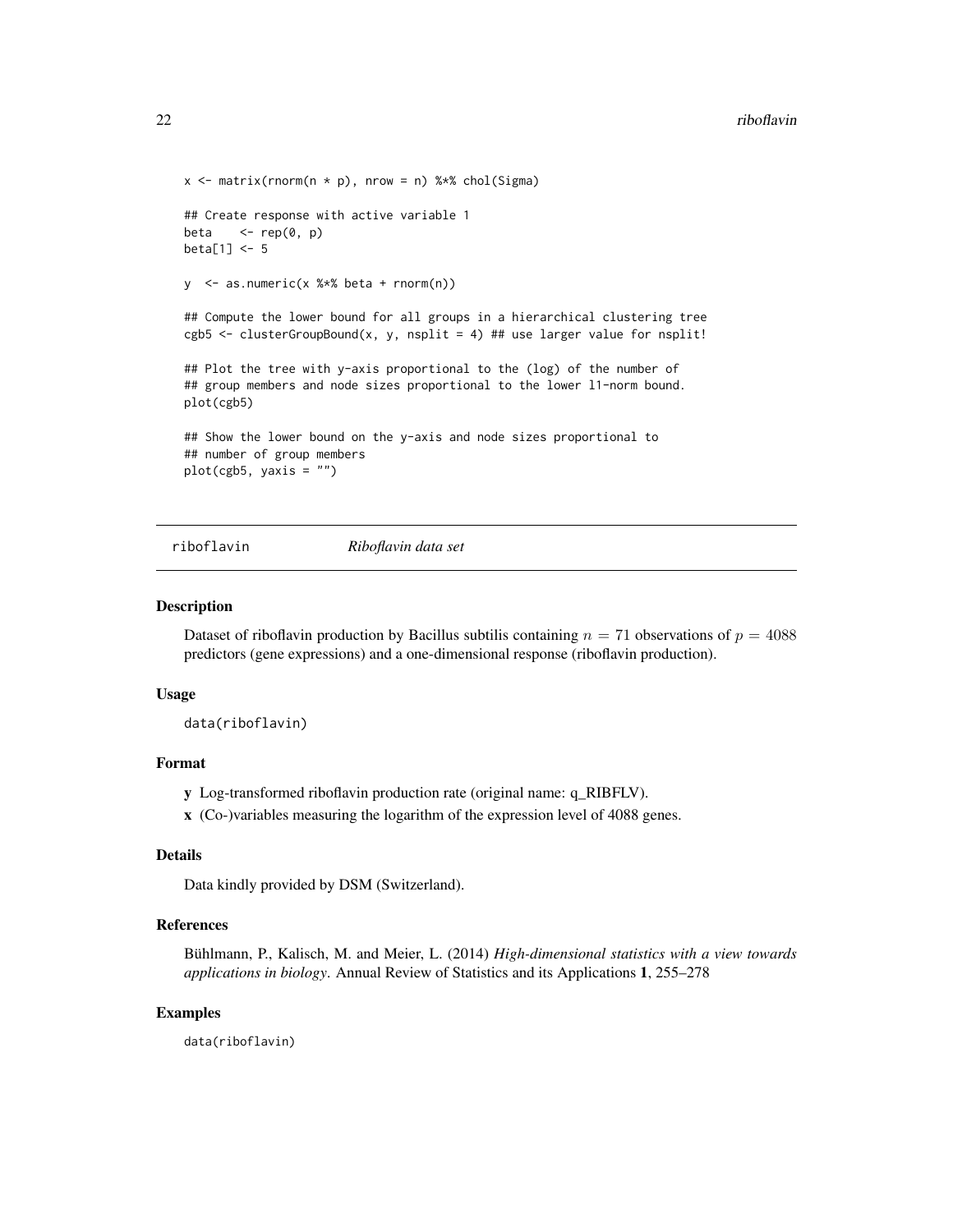<span id="page-22-0"></span>

## Description

Compute p-values for lasso-type regression coefficients based on the ridge projection method.

## Usage

```
ridge.proj(x, y, family = "gaussian", standardize = TRUE,lambda = 1, betainit = "cv lasso", sigma = NULL,
           suppress.grouptesting = FALSE,
          multiplecorr.method = "holm", N = 10000)
```
## Arguments

|       | X                     | design matrix (without intercept).                                                                                                                                                                       |  |
|-------|-----------------------|----------------------------------------------------------------------------------------------------------------------------------------------------------------------------------------------------------|--|
|       | y                     | response vector.                                                                                                                                                                                         |  |
|       | family                | family                                                                                                                                                                                                   |  |
|       | standardize           | Should design matrix be standardized to unit column standard deviation (logi-<br>cal)?                                                                                                                   |  |
|       | lambda                | Value of penalty parameter lambda (ridge regression).                                                                                                                                                    |  |
|       | betainit              | Either a numeric vector, corresponding to a sparse estimate of the coefficient<br>vector, or the method to be used for the initial estimation, "scaled lasso" or "cv<br>lasso".                          |  |
|       | sigma                 | Estimate of the standard deviation of the error term. This estimate needs to be<br>compatible with the initial estimate (see betainit) provided or calculated. Other-<br>wise, results won't be correct. |  |
|       | suppress.grouptesting |                                                                                                                                                                                                          |  |
|       |                       | A boolean to optionally suppress the preparations made for testing groups. This<br>will avoid quite a bit of computation and memory usage. The output will also<br>be smaller.                           |  |
|       | multiplecorr.method   |                                                                                                                                                                                                          |  |
|       |                       | Either "WY" or any of p. adjust. methods.                                                                                                                                                                |  |
|       | N                     | number of empirical samples (only used if multiplecorr.method = "WY").                                                                                                                                   |  |
| Value |                       |                                                                                                                                                                                                          |  |

## pval Individual p-values for each parameter. pval.corr Multiple testing corrected p-values for each parameter. groupTest Function to perform groupwise tests. Groups are indicated using an index vector with entries in  $1, \ldots, p$  or a list thereof.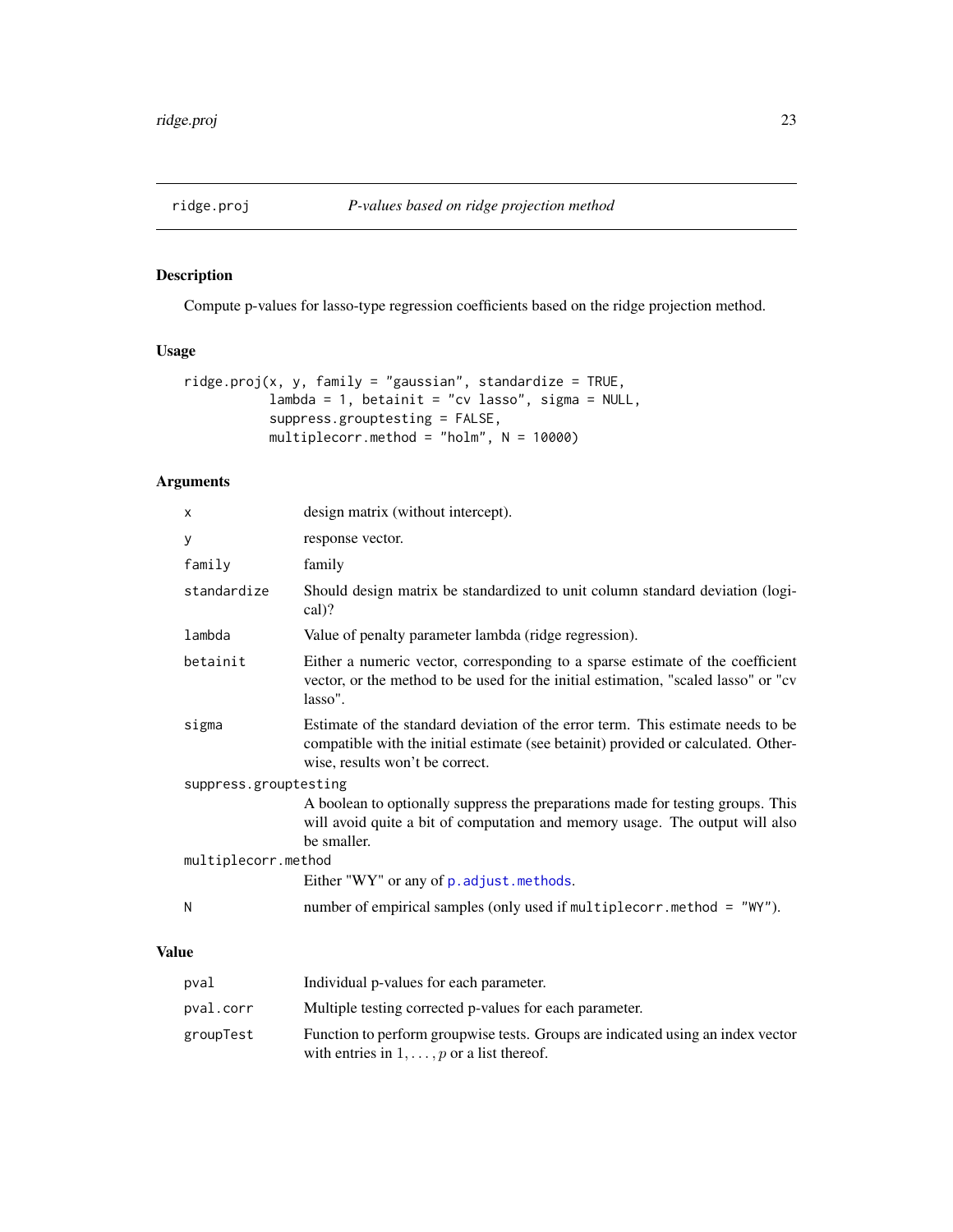<span id="page-23-0"></span>

| clusterGroupTest |                                                                                                                                                                                                                                                                                          |  |  |  |
|------------------|------------------------------------------------------------------------------------------------------------------------------------------------------------------------------------------------------------------------------------------------------------------------------------------|--|--|--|
|                  | Function to perform groupwise tests based on hierarchical clustering. You can<br>either provide a distance matrix and clustering method or the output of hierarchi-<br>cal clustering from the function holiest as for clusterGroupBound. P-values<br>are adjusted for multiple testing. |  |  |  |
| sigmahat         | $\hat{\sigma}$ coming from the scaled lasso.                                                                                                                                                                                                                                             |  |  |  |

#### Author(s)

Peter Buehlmann, Ruben Dezeure, Lukas Meier

#### References

Bühlmann, P. (2013) Statistical significance in high-dimensional linear models. *Bernoulli* 19, 1212– 1242.

#### Examples

```
x \le - matrix(rnorm(100 * 100), nrow = 100, ncol = 100)
y \leq x[, 1] + x[, 2] + \text{norm}(100)fit.ridge <- ridge.proj(x, y)
which(fit.ridge$pval.corr < 0.05)
## Use the scaled lasso for the initial estimate
fit.ridge.scaled \leq ridge.proj(x, y, betainit = "scaled lasso")
which(fit.ridge.scaled$pval.corr < 0.05)
## Group-wise testing of the first two coefficients
fit.ridge$groupTest(1:2)
## Hierarchical testing using distance matrix based on
## correlation matrix
out.clust <- fit.ridge$clusterGroupTest()
plot(out.clust)
## Fit the method without doing the preparations
## for group testing (saves time and memory)
```
fit.ridge.faster <- ridge.proj(x, y, suppress.grouptesting = TRUE)

| ۰. |  |
|----|--|
| ×  |  |
|    |  |

rXb *Generate Data Design Matrix* X *and Coefficient Vector* β

## Description

Generate a random design matrix X and coefficient vector  $\beta$  useful for simulations of (high dimensional) linear models. In particular, the function rXb() can be used to exactly recreate the reference linear model datasets of the hdi paper.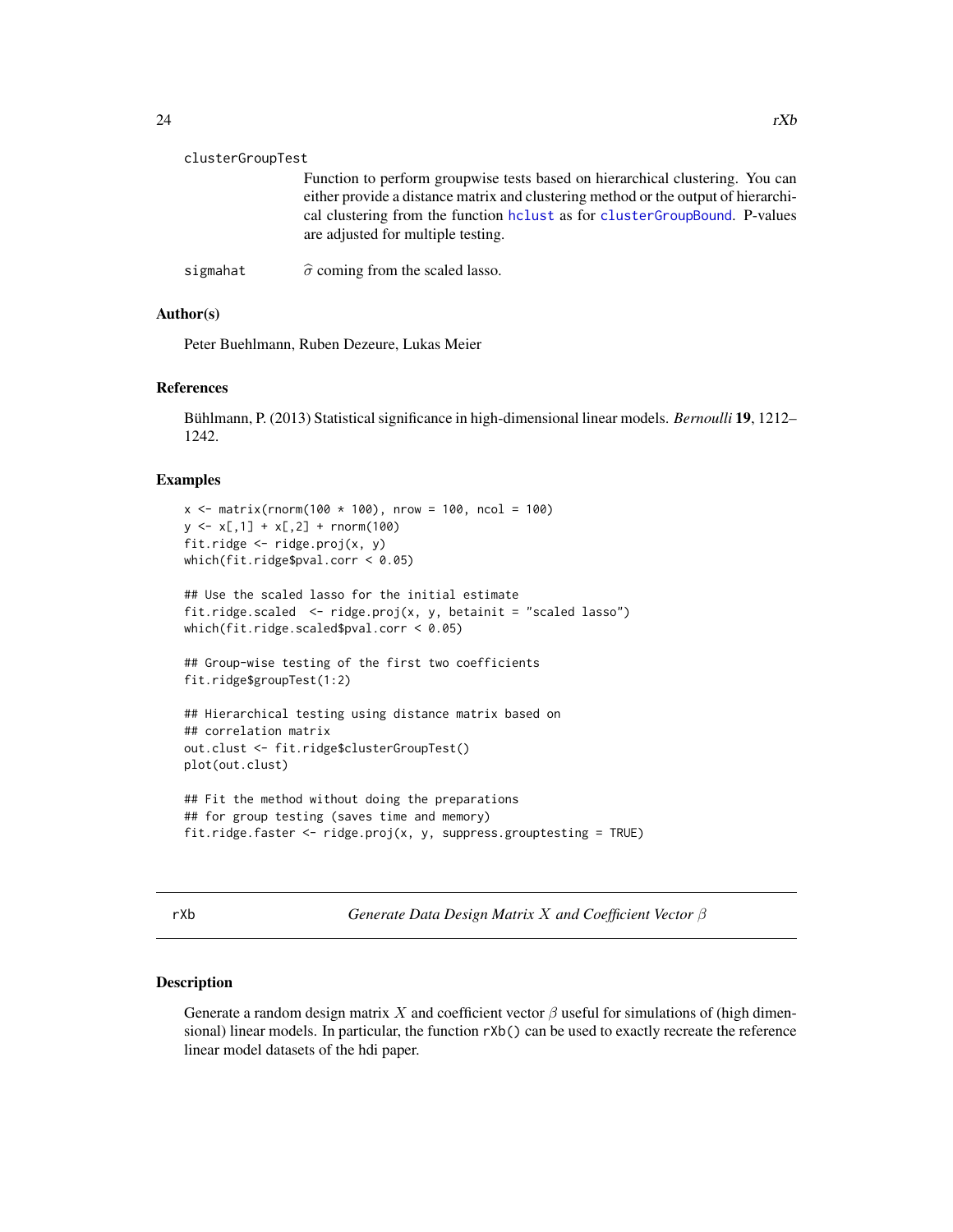## Usage

```
rXb(n, p, s0,
   xtype = c("toeplitz", "exp.decay", "equi.corr"),
   btype = "U[-2,2]",permuted = FALSE, iteration = NA, do2S = TRUE,
   x.par = switch(xtype,
                  "toeplitz" = 0.9,
                  "equi.corr" = 0.8,
                  "exp.decay" = c(0.4, 5)),
  verbose = TRUE)
rX(n, p, xtype, permuted, do2S = TRUE,
  par = switch(xtype,
```

```
"toeplitz" = 0.9,
"equi.corr" = 0.8,"exp.decay" = c(0.4, 5))
```
## Arguments

| integer; the sample size <i>n</i> (paper had always $n = 100$ ).                                                                                                                                                                                                                                                                                                                                                                                              |
|---------------------------------------------------------------------------------------------------------------------------------------------------------------------------------------------------------------------------------------------------------------------------------------------------------------------------------------------------------------------------------------------------------------------------------------------------------------|
| integer; the number of coefficients in the linear model. (paper had always<br>$p = 500$ ).                                                                                                                                                                                                                                                                                                                                                                    |
| integer number of <i>nonzero</i> coefficients desired in the model; hence at most p.                                                                                                                                                                                                                                                                                                                                                                          |
| a character string specifying the type of design matrix one wants to generate.<br>Must be one of "toeplitz", "equi.corr" or "exp.decay".                                                                                                                                                                                                                                                                                                                      |
| a character string specifying the type of nonzero coefficients ("beta") one<br>wants to generate. In the hdi paper, this has been one of "U[-2,2]", "U[0,2]",<br>"U[0,4]", "bfix1", "bfix2" and "bfix10". In general, any string of the form<br>"U[a,b]" or "bfix <c>" is allowed, where a, b, and <c> must be numbers (with<br/><math>a \leq b</math>).</c></c>                                                                                              |
| logical specifying if the columns of the design matrix should be permuted.                                                                                                                                                                                                                                                                                                                                                                                    |
| integer or NA specifying if seeds should be set to generate reproducible real-<br>izations of the design type and coefficients type. NA corresponds to not setting<br>seeds. Iteration numbers 1 to 50 correspond to the setups from the paper. If<br>a seed is set, the original .Random.seed at the point of entering the function<br>is saved and is restored upon exit of the data generation. If NA, the current<br>Random, seed is taken as usual in R. |
| logical indicating if in the case of xtypes "toeplitz" or "equi.corr", the<br>$p \times p$ covariance matrix should be inverted twice. Must be true, to regenerate<br>the $X$ matrices from the hdi paper exactly "to the last bit".                                                                                                                                                                                                                          |
| the parameters to be used for the design matrix. Must be a numeric vector of<br>length one or two. The default uses the parameters also used in the hdi paper.                                                                                                                                                                                                                                                                                                |
| should the function give a message if seeds are being set? (logical).                                                                                                                                                                                                                                                                                                                                                                                         |
|                                                                                                                                                                                                                                                                                                                                                                                                                                                               |

<span id="page-24-0"></span> $rXb$  25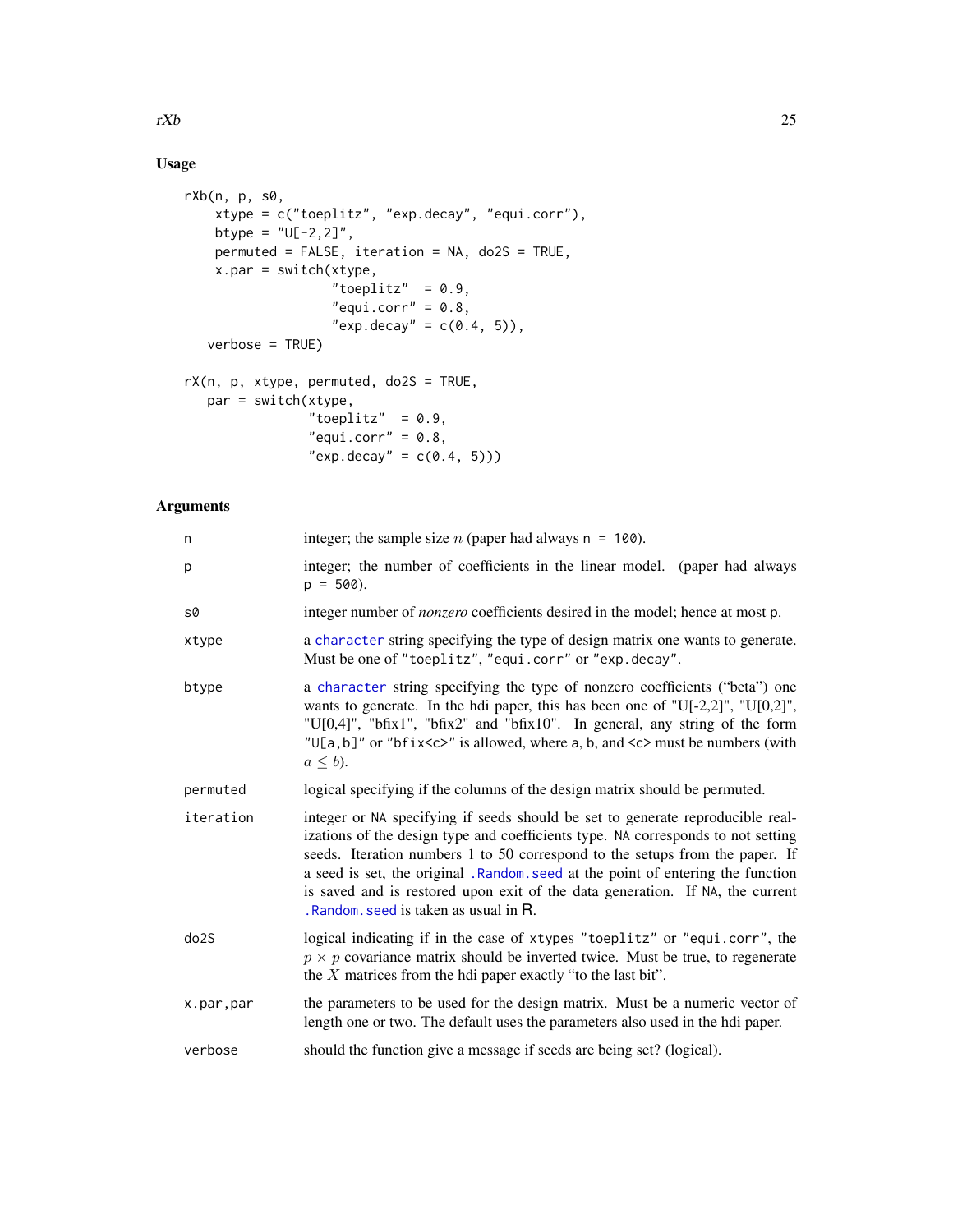## <span id="page-25-0"></span>Details

#### Generation of the design matrix  $X$ :

For all xtype's, the  $X$  matrix will be multivariate normal, with mean zero and (co)variance matrix  $\Sigma = C$  determined from xtype, x.par and p as follows:

```
xtype = "toeplitz": C \leq par \land abs(toeplitz(0:(p-1)))
xtype = "equi.corr": \Sigma_{i,j} = par for i \neq j, and = 1 for i = j, i.e., on the diagonal.
xtype = "exp.decay": C \leq -solve(par[1] \land abs(toeplitz(0:(p-1)) / par[2]))
```
## Value

For  $rXb()$ : A [list](#page-0-0) with components

x the generated  $n \times p$  design matrix X. **beta** the generated coefficient vector  $\beta$  ('beta').

For rX(): the generated  $n \times p$  design matrix X.

#### Author(s)

Ruben Dezeure <dezeure@stat.math.ethz.ch>

#### References

Dezeure, R., Bühlmann, P., Meier, L. and Meinshausen, N. (2015) High-dimensional inference: confidence intervals, p-values and R-software hdi. *Statistical Science* 30, 533–558.

```
## Generate the first realization of the linear model with design matrix
## type Toeplitz and coefficients type uniform between -2 and 2
dset \leq -rXb(n = 80, p = 20, s0 = 3,xtype = "toeplitz", btype = "U[-2,2]")
x <- dset$x
beta <- dset$beta
## generate 100 response vectors of this linear model
y \le - as.vector( x %*% beta ) + replicate(100, rnorm(nrow(x)))
## Use 'beta_min' fulfilling beta's (non standard 'btype'):
str(ds2 <- rXb(n = 50, p = 12, s0 = 3,xtype = "exp.deg", byte = "U[0.1, 5]")## Generate a design matrix of type "toeplitz"
set.seed(3) # making it reproducible
X3 \leq rX(n = 800, p = 500, xtype = "toeplitz", permuted = FALSE)## permute the columns
set.seed(3)
Xp \leq -rX(n = 800, p = 500, xtype = "toeplitz", permuted = TRUE)
```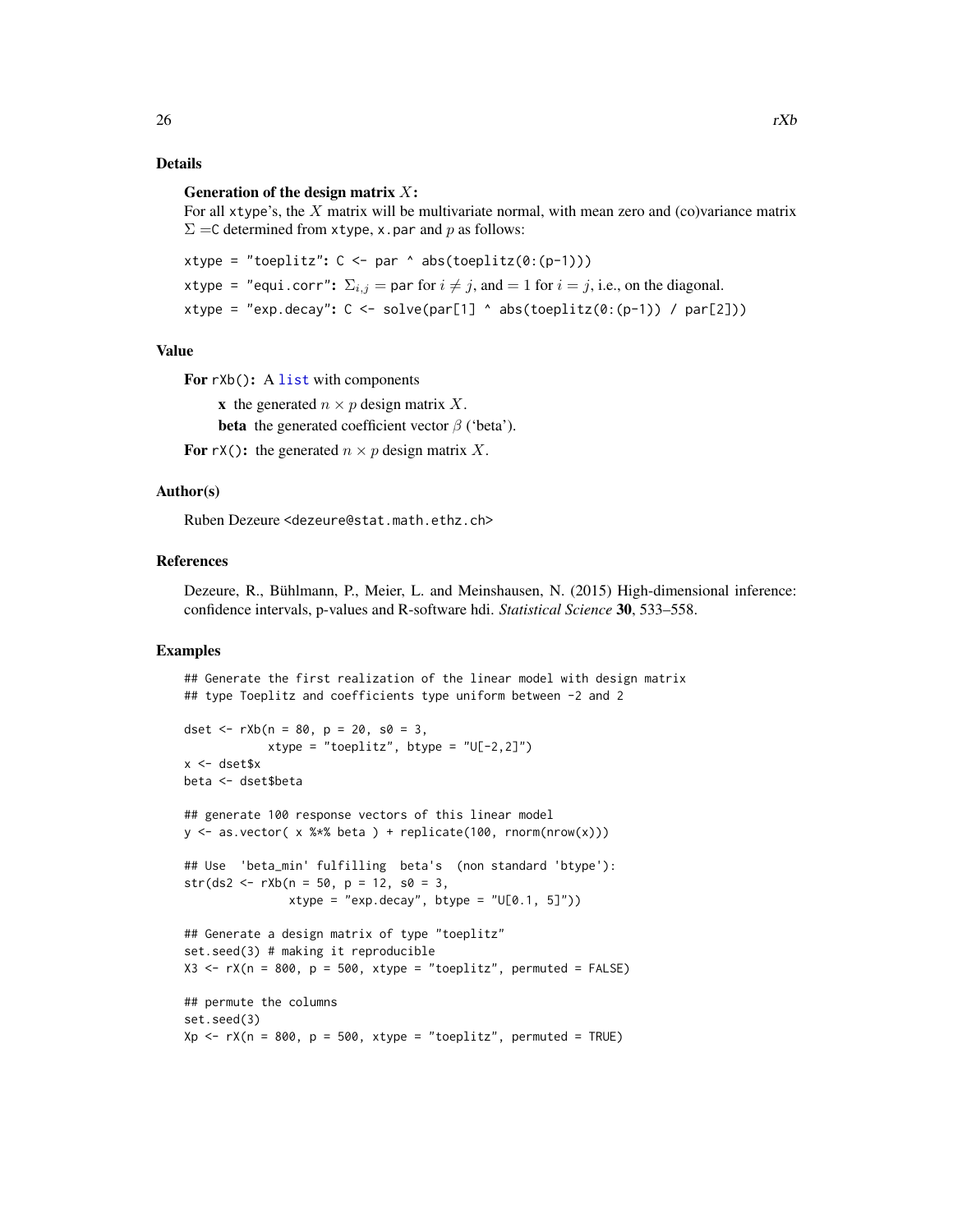<span id="page-26-1"></span><span id="page-26-0"></span>

## Description

Function to perform stability selection

## Usage

```
stability(x, y, EV, threshold = 0.75, B = 100, fraction = 0.5,
         model.selector = lasso.firstq, args.model.selector = NULL,
         parallel = FALSE, ncores = getOption("mc.cores", 2L),
         verbose = FALSE)
```
## Arguments

|              | X                   | Design matrix (without intercept).                                                                                                                                                                                                                                                                                                                                                               |
|--------------|---------------------|--------------------------------------------------------------------------------------------------------------------------------------------------------------------------------------------------------------------------------------------------------------------------------------------------------------------------------------------------------------------------------------------------|
|              | У                   | Response vector.                                                                                                                                                                                                                                                                                                                                                                                 |
|              | EV                  | Bound for expected number of false positives.                                                                                                                                                                                                                                                                                                                                                    |
|              | threshold           | Threshold for selection frequency. Must be in $(0.5, 1)$ .                                                                                                                                                                                                                                                                                                                                       |
|              | B                   | Number of sub-sample iterations.                                                                                                                                                                                                                                                                                                                                                                 |
|              | fraction            | Fraction of data used at each of the B sub-samples.                                                                                                                                                                                                                                                                                                                                              |
|              |                     | model.selector Function to perform model selection. Default is lasso.firstq. User supplied<br>function must have at least three arguments: $x$ (the design matrix), $y$ (the re-<br>sponse vector) and q (the maximal model size). Return value is the index vector<br>of selected columns. See lasso. firstq for an example. Additional arguments<br>can be passed through args.model.selector. |
|              | args.model.selector |                                                                                                                                                                                                                                                                                                                                                                                                  |
|              |                     | Named list of further arguments for function model.selector.                                                                                                                                                                                                                                                                                                                                     |
|              | parallel            | Should parallelization be used? (logical)                                                                                                                                                                                                                                                                                                                                                        |
|              | ncores              | Number of cores used for parallelization.                                                                                                                                                                                                                                                                                                                                                        |
|              | verbose             | Should information be printed out while computing (logical).                                                                                                                                                                                                                                                                                                                                     |
| <b>Value</b> |                     |                                                                                                                                                                                                                                                                                                                                                                                                  |
|              | selected            | Vector of selected predictors.                                                                                                                                                                                                                                                                                                                                                                   |

| selected | Vector of selected predictors.                                         |
|----------|------------------------------------------------------------------------|
| freg     | Vector of selection frequencies.                                       |
| a        | Size of fitted models in order to control error rate at desired level. |

## Author(s)

Lukas Meier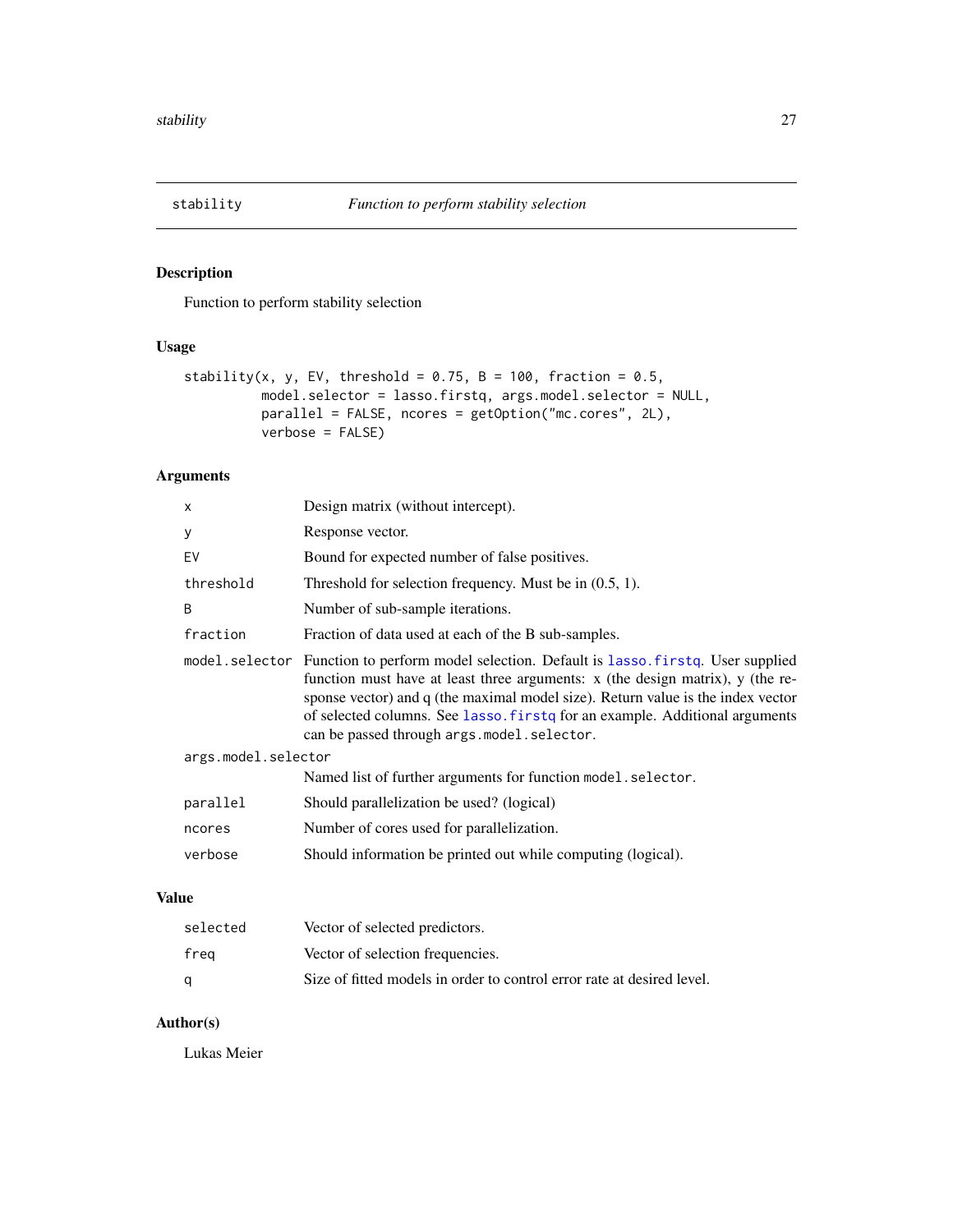## References

Meinshausen, N. and Bühlmann, P. (2010) Stability selection (with discussion). *Journal of the Royal Statistical Society: Series B* 72, 417–473.

Bühlmann, P., Kalisch, M. and Meier, L. (2014) *High-dimensional statistics with a view towards applications in biology*. Annual Review of Statistics and its Applications 1, 255–278

```
x <- matrix(rnorm(100*1000), nrow = 100, ncol = 1000)
y \leftarrow x[, 1] * 2 + x[, 2] * 2.5 + \text{norm}(100)fit.stab \le stability(x, y, EV = 1)
fit.stab
fit.stab$freq[1:10] ## selection frequency of the first 10 predictors
```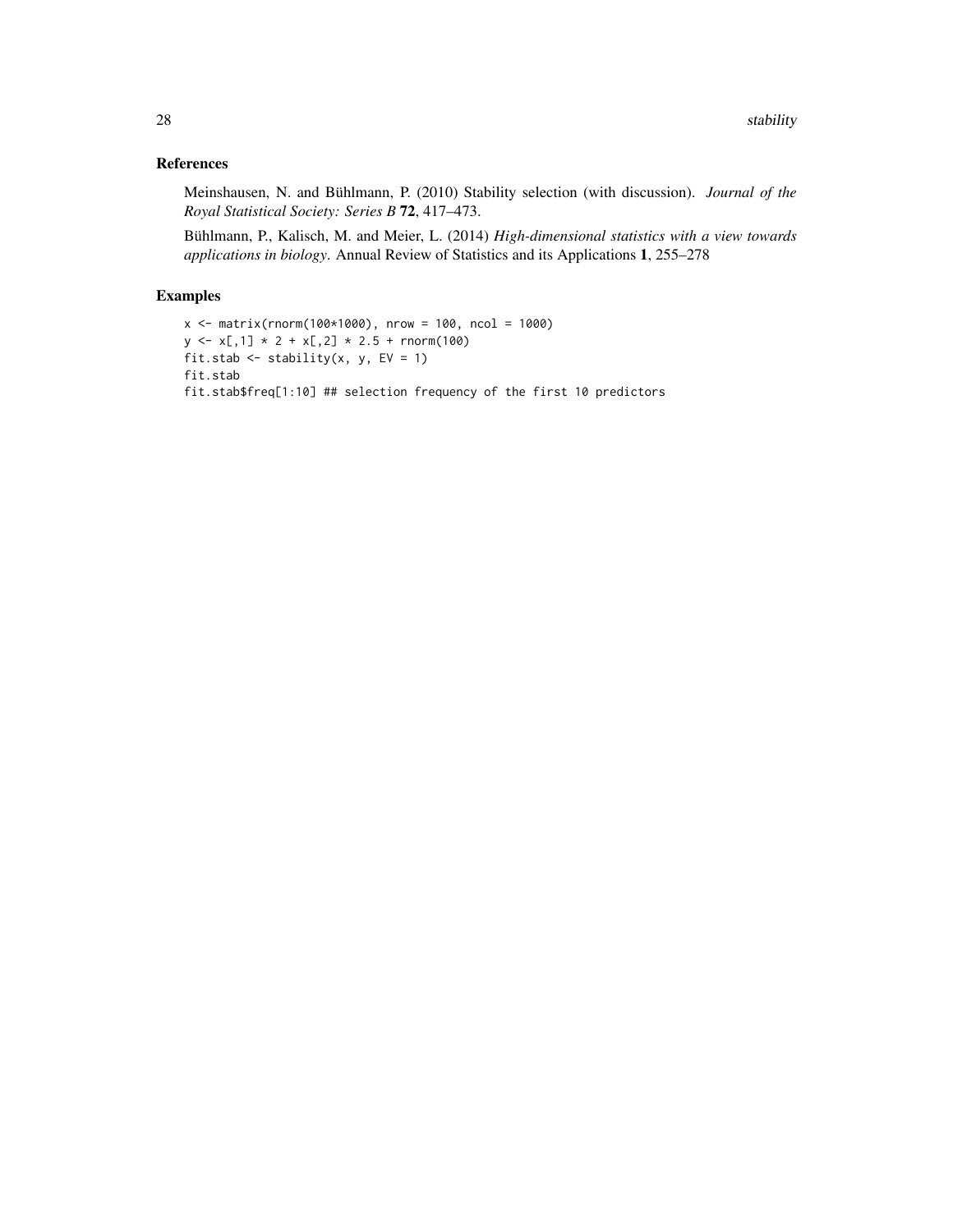# <span id="page-28-0"></span>Index

∗Topic confidence intervals clusterGroupBound, [3](#page-2-0) groupBound, [8](#page-7-0) ∗Topic datagen rXb, [24](#page-23-0) ∗Topic datasets riboflavin, [22](#page-21-0) ∗Topic hierarchical clustering clusterGroupBound, [3](#page-2-0) ∗Topic htest plot.clusterGroupBound, [20](#page-19-0) ∗Topic models fdr.adjust, [6](#page-5-0) glm.pval, [7](#page-6-0) hdi, [10](#page-9-0) lasso.cv, [12](#page-11-0) lasso.firstq, [13](#page-12-0) lasso.proj, [14](#page-13-0) lm.ci, [16](#page-15-0) lm.pval, [17](#page-16-0) multi.split, [18](#page-17-0) ridge.proj, [23](#page-22-0) stability, [27](#page-26-0) ∗Topic package hdi-package, [2](#page-1-0) ∗Topic regression clusterGroupBound, [3](#page-2-0) fdr.adjust, [6](#page-5-0) glm.pval, [7](#page-6-0) groupBound, [8](#page-7-0) hdi, [10](#page-9-0) lasso.cv, [12](#page-11-0) lasso.firstq, [13](#page-12-0) lasso.proj, [14](#page-13-0) lm.ci, [16](#page-15-0) lm.pval, [17](#page-16-0) multi.split, [18](#page-17-0) plot.clusterGroupBound, [20](#page-19-0) ridge.proj, [23](#page-22-0)

rXb, [24](#page-23-0) stability, [27](#page-26-0) .Random.seed, *[25](#page-24-0)* character, *[4](#page-3-0)*, *[25](#page-24-0)* class, *[21](#page-20-0)* clusterGroupBound, [3,](#page-2-0) *[9](#page-8-0)*, *[15](#page-14-0)*, *[19](#page-18-0)[–21](#page-20-0)*, *[24](#page-23-0)* cv.glmnet, *[12,](#page-11-0) [13](#page-12-0)* dist, *[4](#page-3-0)* fdr.adjust, [6](#page-5-0) function, *[18,](#page-17-0) [19](#page-18-0)* glm, *[7](#page-6-0)* glm.pval, [7](#page-6-0) glmnet, *[13](#page-12-0)* groupBound, *[5](#page-4-0)*, [8,](#page-7-0) *[21](#page-20-0)* hclust, *[4](#page-3-0)*, *[15](#page-14-0)*, *[19](#page-18-0)*, *[24](#page-23-0)* hdi, *[7](#page-6-0)*, [10,](#page-9-0) *[13](#page-12-0)*, *[17](#page-16-0)* hdi-package, [2](#page-1-0) lasso.cv, *[10](#page-9-0)*, [12,](#page-11-0) *[13](#page-12-0)*, *[18](#page-17-0)*, *[20](#page-19-0)* lasso.firstq, *[10](#page-9-0)*, *[13](#page-12-0)*, [13,](#page-12-0) *[18](#page-17-0)*, *[20](#page-19-0)*, *[27](#page-26-0)* lasso.proj, [14](#page-13-0) list, *[8](#page-7-0)*, *[19](#page-18-0)*, *[26](#page-25-0)* lm, *[16,](#page-15-0) [17](#page-16-0)* lm.ci, [16,](#page-15-0) *[19,](#page-18-0) [20](#page-19-0)* lm.pval, *[11](#page-10-0)*, [17,](#page-16-0) *[18](#page-17-0)*, *[20](#page-19-0)* logical, *[19](#page-18-0)* mclapply, *[19](#page-18-0)* multi.split, *[11](#page-10-0)*, [18](#page-17-0) p.adjust, *[6](#page-5-0)* p.adjust.methods, *[14](#page-13-0)*, *[23](#page-22-0)* plot, *[20](#page-19-0)* plot.clusterGroupBound, [20](#page-19-0) plot.default, *[21](#page-20-0)* points, *[21](#page-20-0)*